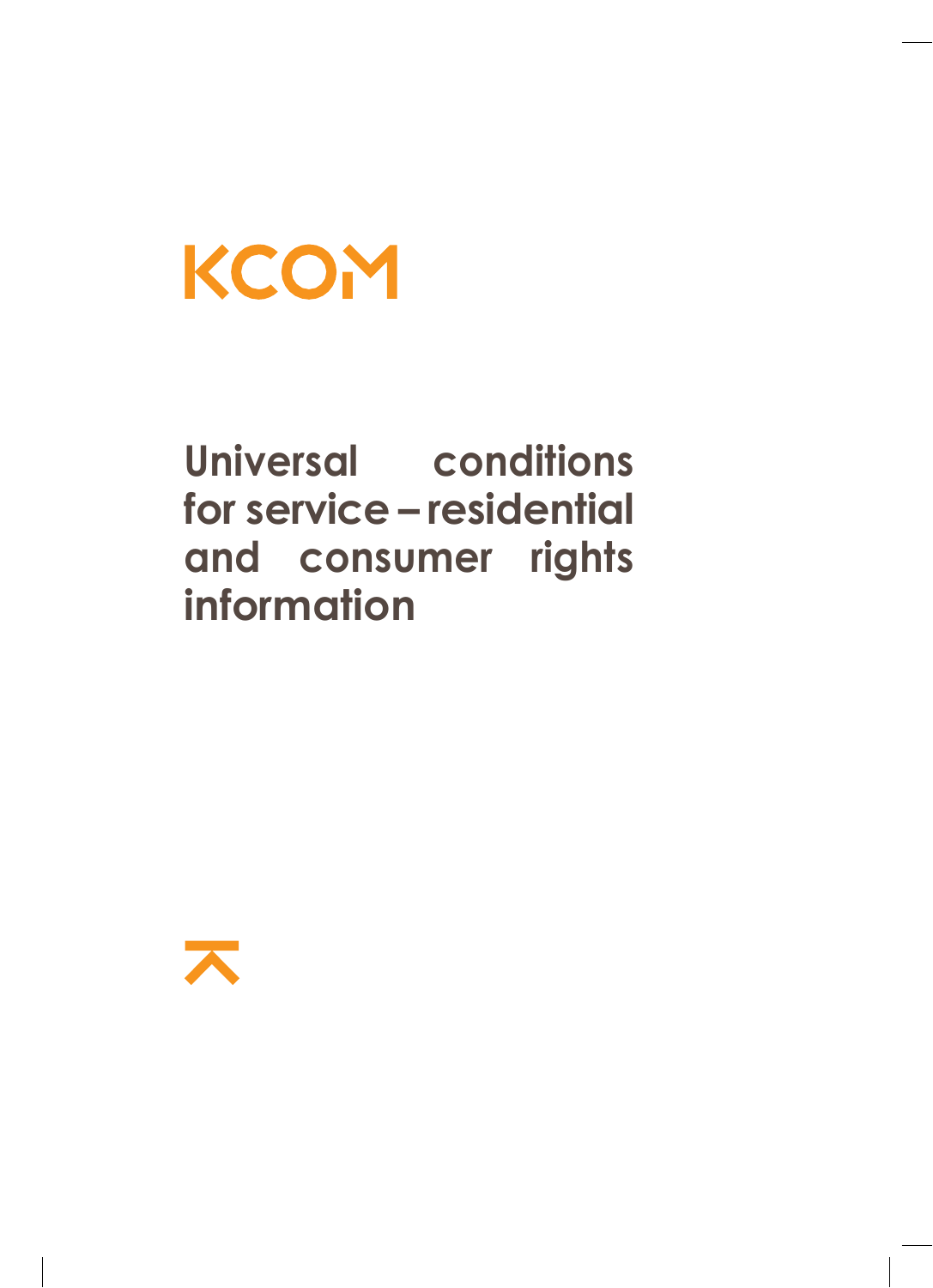# **Universal conditions for service – residential**

# Your contract is made up of these Universal conditions for service and the Contract Summary. In the event of any conflict between these Universal conditions for service and the Contract Summary, the Contract Summary will take precedence.

#### **KEY TERMS**

The full Universal conditions for service start on the next page. This page highlights some of the key terms that will apply to your agreement in more detail than the Contract Summary.

#### **What services am I getting?**

Details of your service, along with the start date, the length of your contract and the charges, are all set out in your Contract Summary. These details are also set out in the Welcome Mail sent to you shortly after your order. You will be obliged to take the service for the duration of the term stated in the Welcome Mail, although there are certain circumstances where you will be able to end your agreement early. These circumstances are set out in sections 14 and 24 of our terms and conditions, as well as the Consumer Rights Information which will have been sent to you along with the Welcome Mail.

#### **Will the charges increase?**

As set out in the Contract Summary, we will increase the amount you pay for your service by a percentage comprised of i) the annual percentage increase in the Consumer Price Index (CPI) rate of inflation plus ii) 3.9% unless set out to the contrary in the Price Manual. The price increase will take effect on or after 1 March each year. Please refer to the Contract Summary for more information on how this might affect your monthly charge.

We may also increase our charges at any point irrespective of when you entered into a contract with us – please see section <sup>14</sup> of our terms and conditions for more details.

#### **What happens if the charges increase?**

Any change to the charges as a result of our annual percentage increase of CPI plus 3.9% set out above won't give you a right to end the service without having to pay any increased chargesor a termination fee.

For any other increases unless the change is exclusively for your benefit, is of purely administrative nature and has no negative effect on you, or is directly imposed by law, we will let you end the service without having to pay a termination fee. You will only be able to cancel your agreement in this way during the 30 day period after we announce the relevant change.

#### **Can my service change?**

We may change your service from time to time as well as our terms and conditions – please see section 24 of our terms and conditions for more details.

#### **What happens if my service changes?**

We will make an announcement on our website or contact you if we are making any changes to your service or to our terms and conditions. Unless the change is exclusively for your benefit, is of purely administrative nature and has no negative effect on you, or is directly imposed by law, then you may cancel your service without having to pay a termination fee. You will only be able to cancel your agreement in this way during the 30 day period after we announce the relevant change.

Universal Conditions of Service Version 22 – 17/06/2022 Commercial in Confidence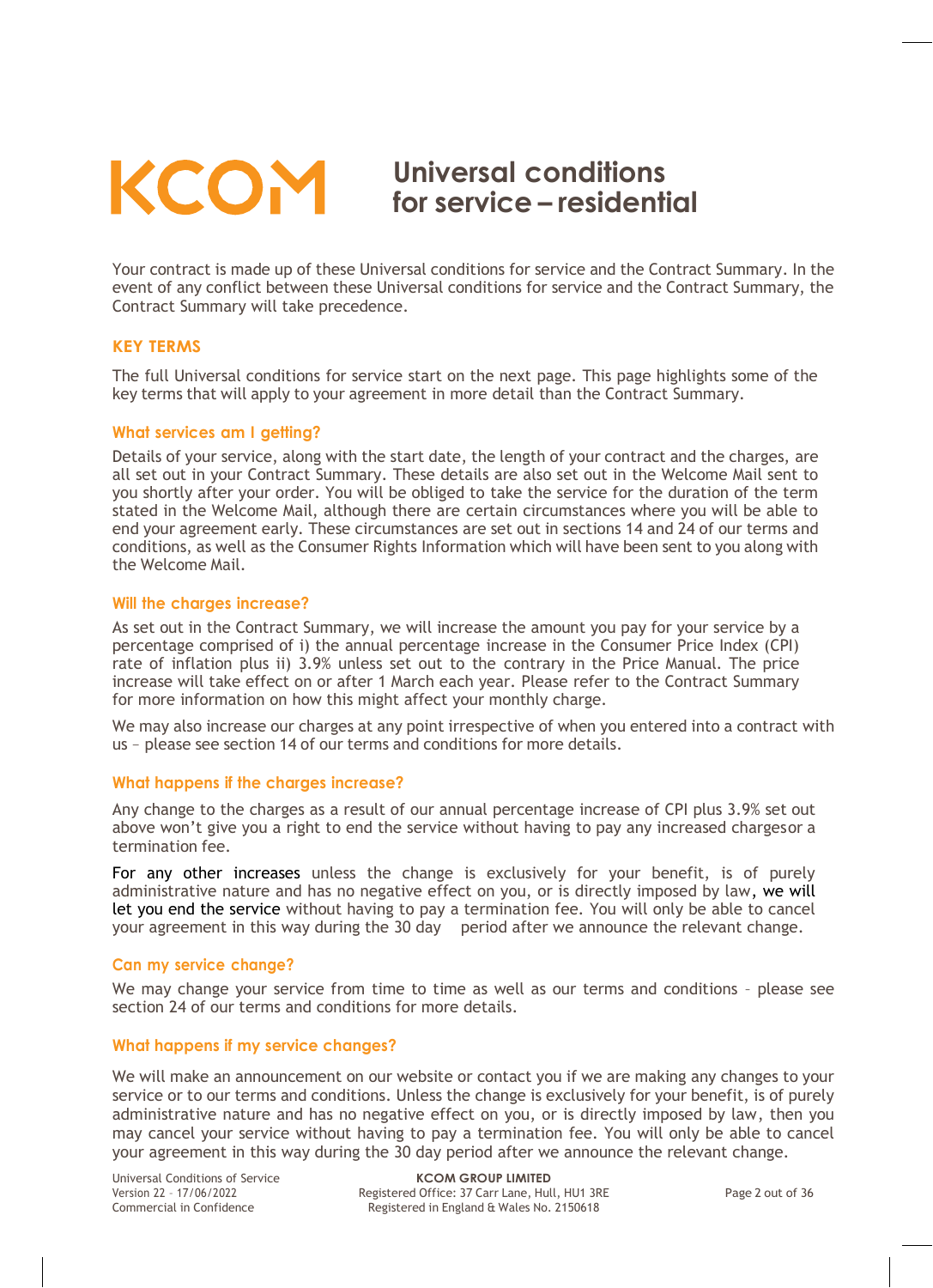# **Where can I find KCOM's policies?**

All KCOM's policies are available to view at [www.kcom.com/home/legal.](http://www.kcom.com/home/legal.)

# **How to contact us**

You can call us on 01482 602555 or email us at [care@kcom.com o](mailto:care@kcom.com)r write to us at KCOM, 37 Carr Lane, Hull, HU1 3RE. There is also a live chat function available at [www.kcom.com/home. W](http://www.kcom.com/home.)e are also able to offer a British Sign Language interpreters service. Please visit [www.kcom.com/](http://www.kcom.com/)home for more details.

# **Complaints**

We are required to have and comply with procedures that conform to the OFCOM Approved Complaints Code when handling complaints made by customers. Our Complaints Code of Practice tells you how to make a complaint. This is available at [www.kcom.com/home/legal.](http://www.kcomhome.com/legal)

These are the conditions of an agreement for us to provide you fixed line telephony, broadband, mobile, TV and other services. These conditions apply unless we have a separate standalone agreement on our website for any particular services we provide.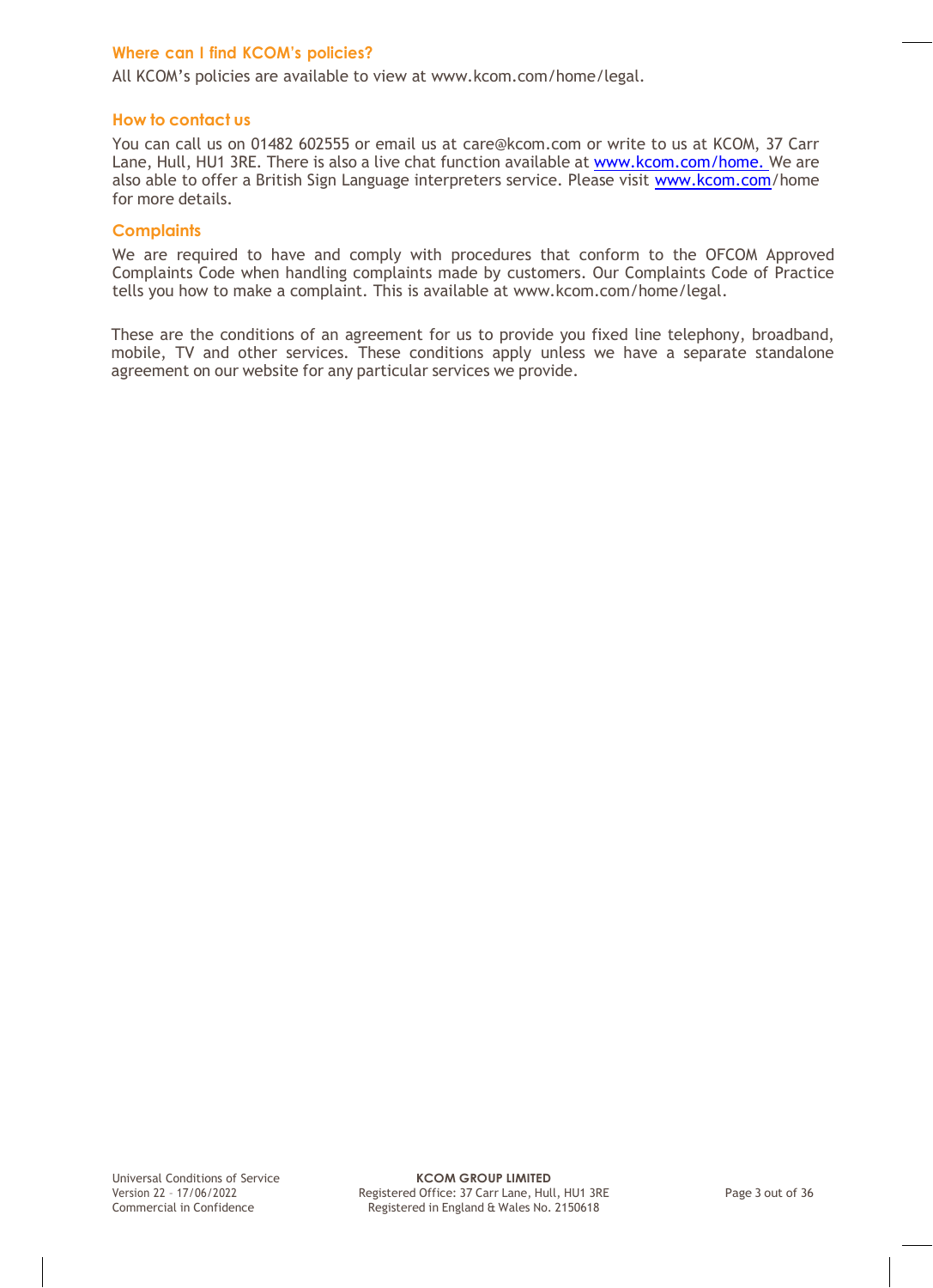# **UNIVERSAL CONDITIONS FOR SERVICE - RESIDENTIAL**

Words with special meanings (like "services") are defined at the end. If there is anything that you are not sure about, we will be happy to explain. Please phone Customer Services or write to us. Our contact details are at the end of these conditions.

# **1. What services we will provide**

- > The services you receive will be as described in the Price Manual, see kcom.com/home/legal.
- > We will do our best to give you the services with the quality you could reasonably expect from a competent communications company.
- > We will give you an expected installation date when you agree to take service from us. We will do our best to install your service by this date. Further information on the compensation we will pay if we miss the installation date we give you is set out in the Automatic Compensation Policy.
- > You must comply with any conditions or service restrictions that apply to your service that are set out in the Price Manual.

#### **2. When your agreement starts**

- > Once we have received your application for service, and we are happy to proceed, we will send you a Contract Summary and Welcome Mail confirming the details of the service we offer to provide and giving you instructions on how to start or continue using the service after the installation date. You will confirm your acceptance of our offer to provide the service by starting or continuing to use our service after the installation date and your agreement with us will start on that date.
- We may refuse your application for service or terminate your agreement if:
	- > we cannot provide you with the services you have asked for;
	- > we ask you for a deposit or advance payment and you do not pay it;
	- > you have an unpaid balance on your account in respect of any other agreement for services you have entered into with us;
	- > you are declared bankrupt, insolvent or have an administrative receiver or similar person appointed to deal with your affairs; or
	- > you are not the legal owner or tenant of the property. In such circumstances, you will need to inform us of your relationship with the owner of the property. We will then determine whether we are able to provide services to you.

# **3. Your right to cancel**

You have a limited statutory right to cancel your agreement, sometimes known as 'cooling off', any equipment you have purchased from us and any service you have agreed to take as set out in our Consumer Rights Information document on our website, see kcom.com/home/legal and as set out at the end of these Universal conditions for Service. You will have the same rights if we agree to a material upgrade to your services.

#### **4. Our broadband service guarantee**

If you take one of our broadband services, you will have the right to cancel your agreement at any time if we are not able to provide you with a line speed within the range we quote for the service you have taken.

The line speeds we quote for our broadband services are estimates only. The actual line speed the service gives you will vary depending on a number of factors, as described in Section 10. Once your broadband service has settled down (usually within 10 working days after it has been installed), if you are always getting speeds that are lower than the range that we quote for the service you should contact Technical Support. We will try to resolve any problems affecting your service and improve the line speed you are receiving. You must follow any reasonable advice we give to improve the service. In particular you must make sure you use any router weprovide with the service you are taking.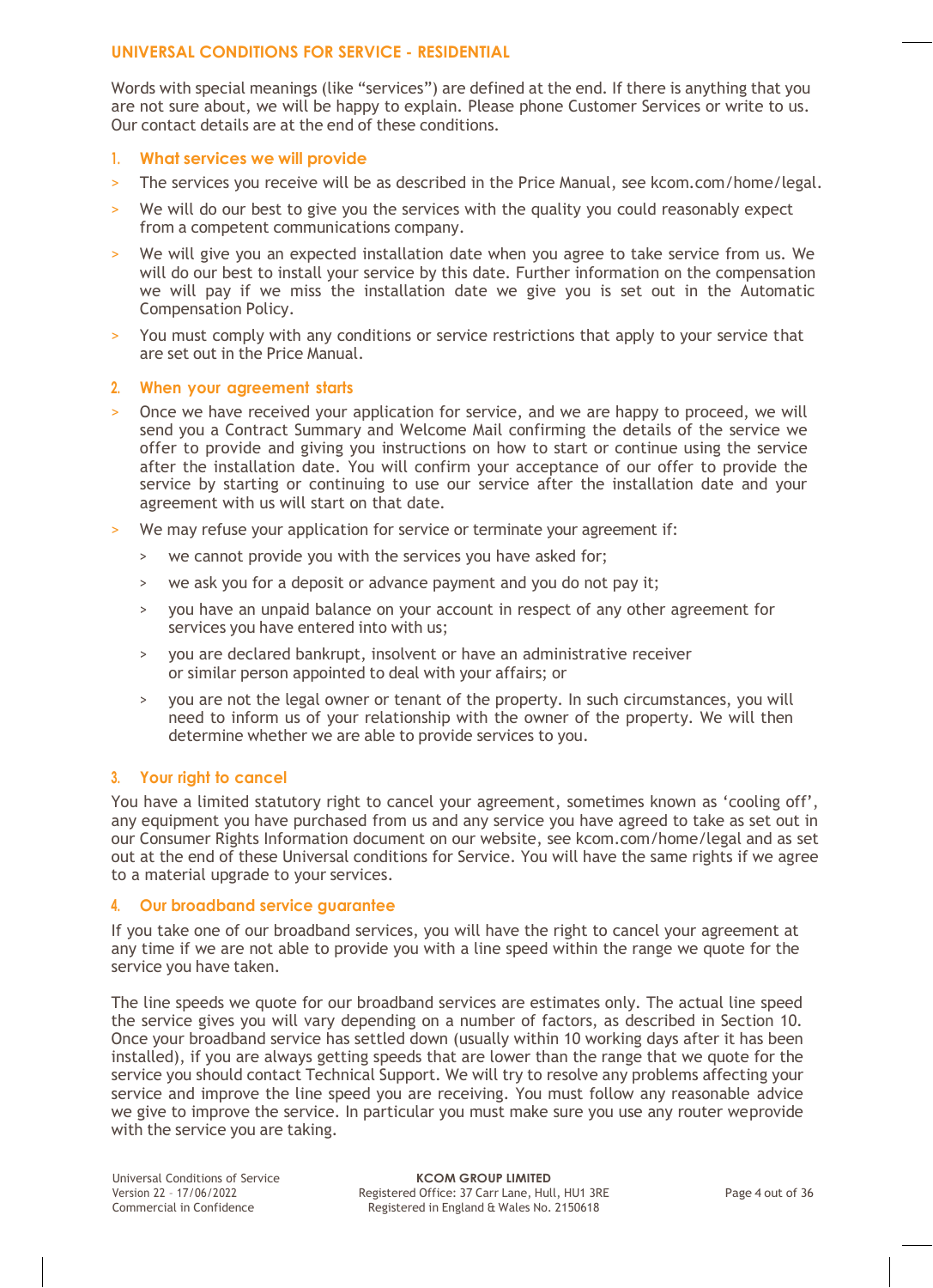If you consistently experience either download or upload speeds that are below the minimum speed quoted and we are unable to remedy this within 30 days of you telling us about it, you will be able to cancel your agreement. You can do this by contacting us in one of the ways described in Section 29. You will be able to cancel your agreement in this way at any time after your broadband service has been installed.

If you exercise this right to cancel your agreement, you will not have to pay any early termination charges. However, you will have to pay our charges for the service you have taken up to the termination date.

The range of line speeds you can expect to receive for all of our broadband services are as quoted on our website. The range of speed you can expect to receive for the broadband service you are taking will also be confirmed to you when you take the service.

#### **5. How long your agreement lasts and how it can end**

Your agreement with us will last for at least the minimum period that applies to your services, as specified in the Price Manual and confirmed in the Contract Summary unless we have written to tell you differently.

#### **During the minimum period**

During the minimum period;

- If you break any of the conditions of your agreement and carry on breaking the conditions after we have asked you not to we may end your agreement immediately.
- > You can end your agreement during the minimum period by giving us 30 days notice.If you end your agreement during the minimum period, you will normally have to pay early termination charges to us. You can find information about early termination charges and you can terminate your agreement on our website (at https://www.kcom.com/home/legal/early-termination-charges/) and also in the Price Manual (at http://pricing.kcomhome.com/).
- You can end your agreement if we do not provide the services for more than four weeks. You will not have to pay any early termination charges if you have ended your agreement for this reason.
- > You can end your agreement if we make a significant increase in our charges or if we make a significant change to the other terms of your agreement, as described in Sections 14 and 24. You will not have to pay any early termination charges if you have ended your agreement for this reason.

#### **Changing your service**

If you change to a different service or bundle of services you may have to start a new minimum period for the service or bundle of services you are changing to, as described in the Price Manual, from the installation date. If you change to a different service or bundle of services you will be sent another Contract Summary and Welcome Mail which will outline the new terms of your agreement.

#### **After the minimum period**

After the minimum period, your agreement will carry on automatically until either of us gives at least 30 days notice to terminate the agreement. You can give notice to terminate by contacting us in one of the ways described in Section 29 to say it will end.

If you break any of the conditions of your agreement, we may give you notice to end the agreement immediately.

#### **General**

If you break any of the conditions of your agreement we may suspend all or part of the services, instead of terminating the agreement. If we do suspend any services we provide to you, we will not provide them again until you do everything that you agreed to do in your agreement with us or we are certain that you will not repeat any similar breach of the conditions in the future.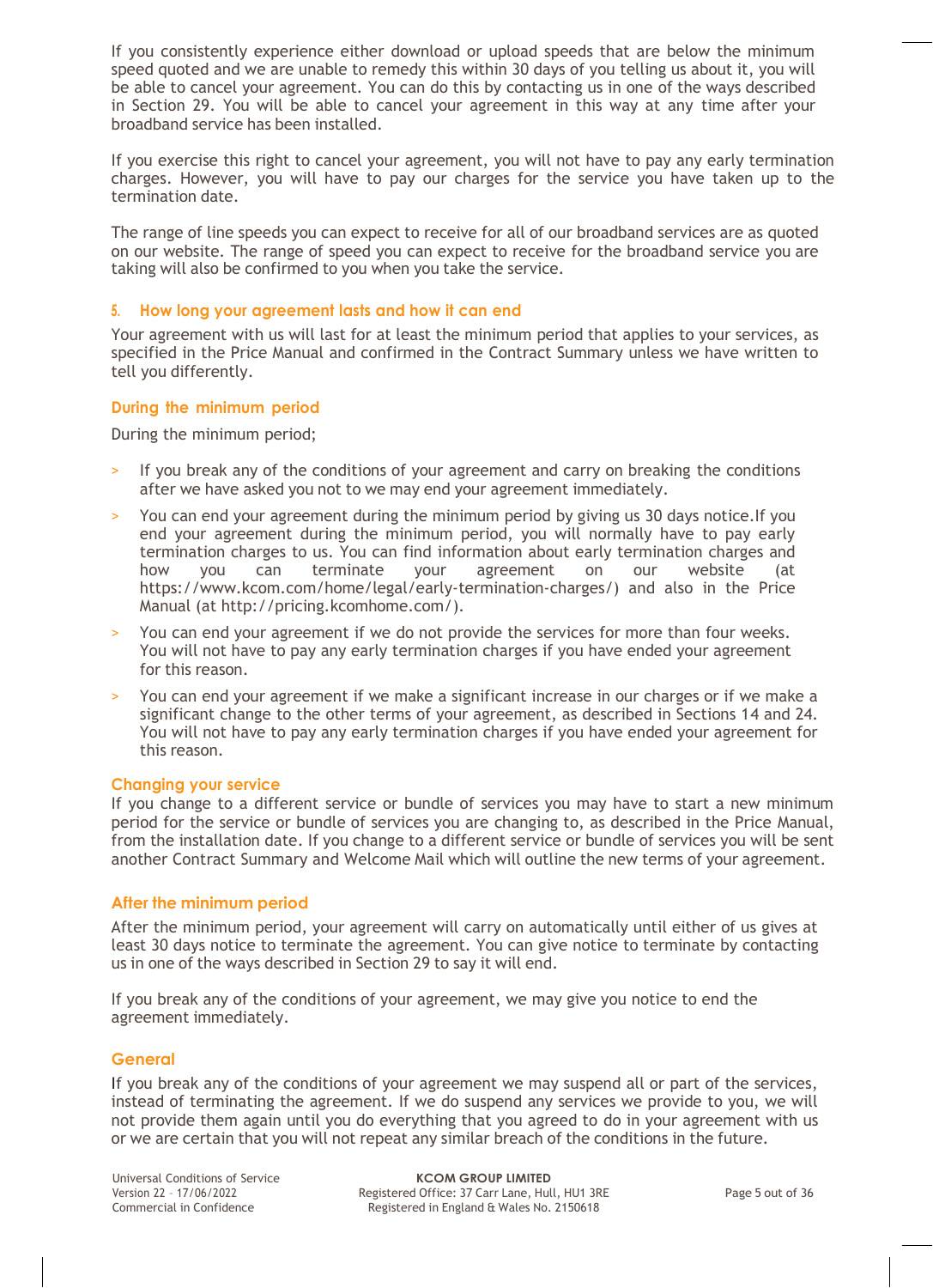# **What happens if you move out of your property?**

If you move out of your property and want to end your agreement, you must write or call to tell us:

- > that you are moving;
- > the date you are moving; and
- an address where we can contact you.

If you do not tell us or we think that you no longer live in or own your property, we will do what we can to contact you. If we cannot contact you, we may terminate your agreement.

#### **6. Equipment**

If we provide equipment to you as part of your service, you will be responsible for looking after the equipment from the time it is delivered to you. You will be responsible for arranging insurance cover for the equipment if you think this is necessary.

If we provided equipment to you as part of your service the equipment shall remain our property until the expiry of the minimum period, unless we tell you something different. If you have paid all of the charges, you will take ownership of the equipment we have provided on the expiry of the minimum period. If the service is cancelled during the minimum period you will not take ownership of the equipment we have provided, even if you have paid any early termination payments that apply. This is because our early termination payments have been calculated in a way that does not cover the cost of the equipment we supply.

When you take ownership of any equipment, we will assign the benefit of any product warranties given by the manufacturer or supplier of the equipment to you.

Where any software is provided with any equipment or otherwise as part of the service, you will be bound by and will comply with, and not put us in breach of, any applicable third-party licence terms (whether presented on or with the software or otherwise), and any other licence terms that we or any third-party licensor make you aware of from time to time.

# **7. Fibre Services**

# **Installation**

If we agree to provide you with a fibre service, we will install or connect this at your property. The following additional terms will apply to your fibre service;

- > We will make an appointment with you for any required installation of your fibre service.
- If you are taking a fibre to the home service, a home visit by one of our engineers will be required if it is a new installation or if we otherwise decide we need to do a home visit. You will therefore need to be at home at the time this visit is booked in or arrange for someone else who is over 18 years old to be at home who has authority to give instructions to our engineer.
- If you are taking a fibre to the kerb or VDSL service, a home visit by one of our engineers will not be required. We will let you know when your fibre service is due to be installed when it is a new installation - but you will not need to be at home for this.
- If you are taking a fibre to the home service, we will install a new fibre connection to your property if there is not an existing fibre connection there. This will require the installation of an additional termination point for the fibre connection inside your property. This additional termination point must be located within 6 meters of the entry point into your property. As long as this limit is not exceeded, you will be able to choose where the termination point is located in your property.
- > If you are taking a fibre to the kerb or VDSL service, if there is not an existing fibre connection there, we will lay a new fibre connection as close to your property as is practical.The existing copper cable will then complete the connection. The service will therefore terminate at your existing termination point.

Universal Conditions of Service Version 22 – 17/06/2022 Commercial in Confidence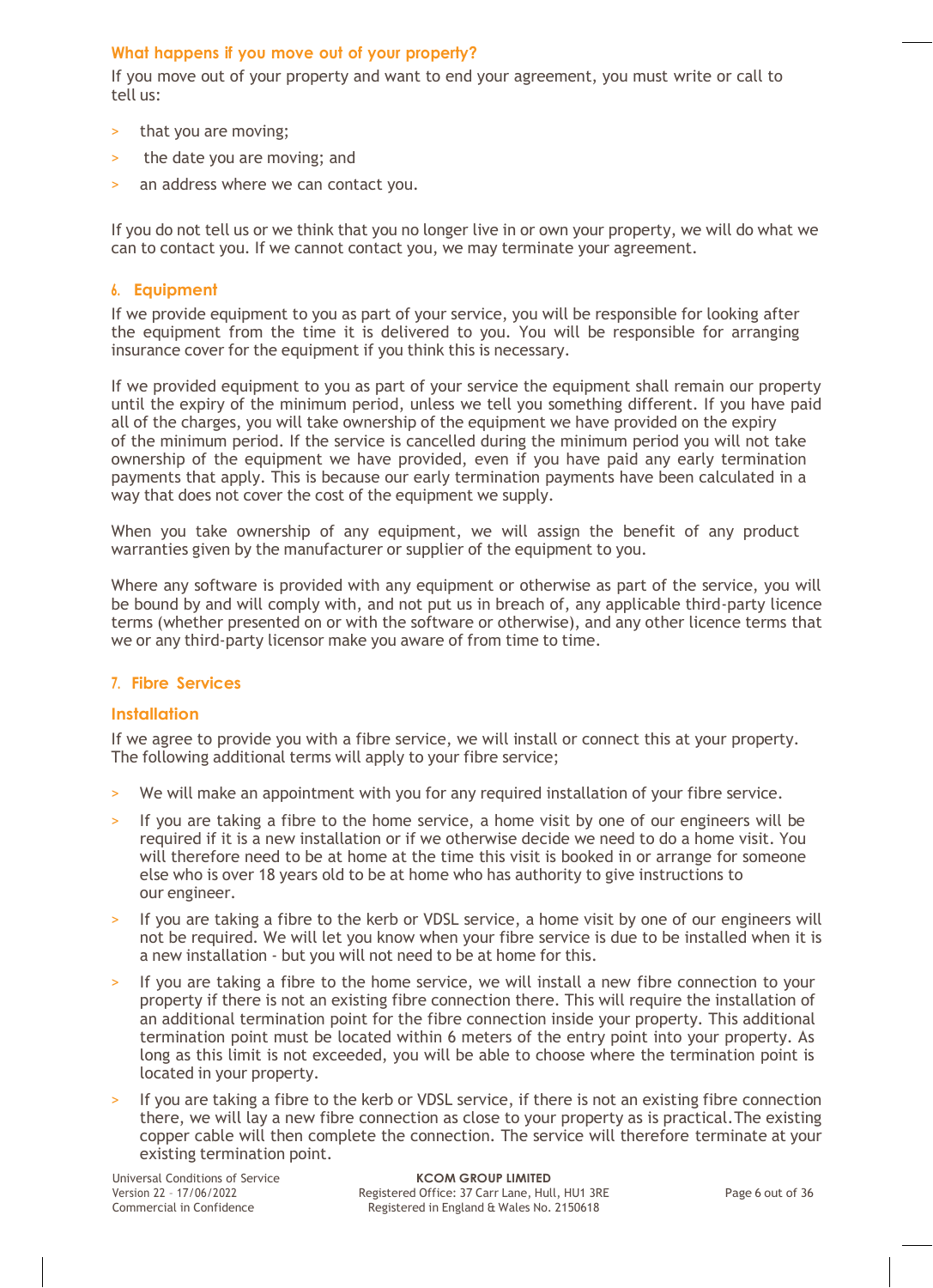- Any new fibre connection or termination point we install and any existing fibre connection or termination point at your property will and does form part of our network on the same terms as apply to any other form of network connection, exchange line and telephone socket (except where we state any differences in these conditions or the Price Manual).
- If you are connected to our network via an overhead feed, the entry point for a fibre connection will be located approximately 1 meter from the ground directly below where the existing service first makes contact with your property.
- If you are connected to our network via an underground feed, the entry point for your network connection will not change and will continue to be located directly above the duct entry.
- Any existing termination point will not be moved unless there is a safe access problem.
- > You will need to make a 13 amp mains power socket available within one meter of any termination point we install or have installed. This will be in addition to any 13 amp mains power socket that is required for the router you use with your service. We will also provide you with a plug-in power cable to connect to the termination point for your fibre service, where this is needed. If you damage or remove this power cable, you must pay the cost of replacing or repairing it.

# **Change from fibre service and fibre only properties**

If you decide to change from a fibre service to one that is not provided over fibre, you must still allow us to keep the fibre connection and any additional termination point we have installed on your property as this will be part of our network.

If a fibre connection has already been installed at your property but you decide to take a service that we normally provide over a non-fibre connection, we may decide to provide that service over your fibre connection.

Some properties might only have fibre connections. The following bullet points apply in respect of such properties:

- If you order telephony or broadband services then they will be provided over fibre and we will not install a copper exchange line.
- Telephony services provided over fibre will be the same as those provided over a copper exchange line except where we state any differences in these conditions or the Price Manual or otherwise.
- If you have ordered a broadband service that would usually be provided over a copper exchange line, then we may provide you with a broadband service over fibre that is similar to the service that would usually be provided over a copper exchange line.

# **8. Residential Use**

- The services we provide under this agreement are intended for residential use, unless we state otherwise in the Price Manual.
- > The exchange line we provide as part of your service will be identified as a residential exchange line on our systems.
- > You must not use your exchange line or the services for business purposes where you are the owner or part owner of such a business without our permission.
- If you are a residential customer you may use your exchange line and the services in the course of your employer's business for the purposes of working from your home address provided that you obtain our prior consent.
- > You must not allow any third party to use your exchange line or the services we provide to you on a permanent or regular basis. In particular you must not resell any of the services we provide to you or any of the calls made using the service.

# **9. Telephony service**

# **Restrictions on what you can do**

You must not use your exchange line or the services:

Universal Conditions of Service Version 22 – 17/06/2022 Commercial in Confidence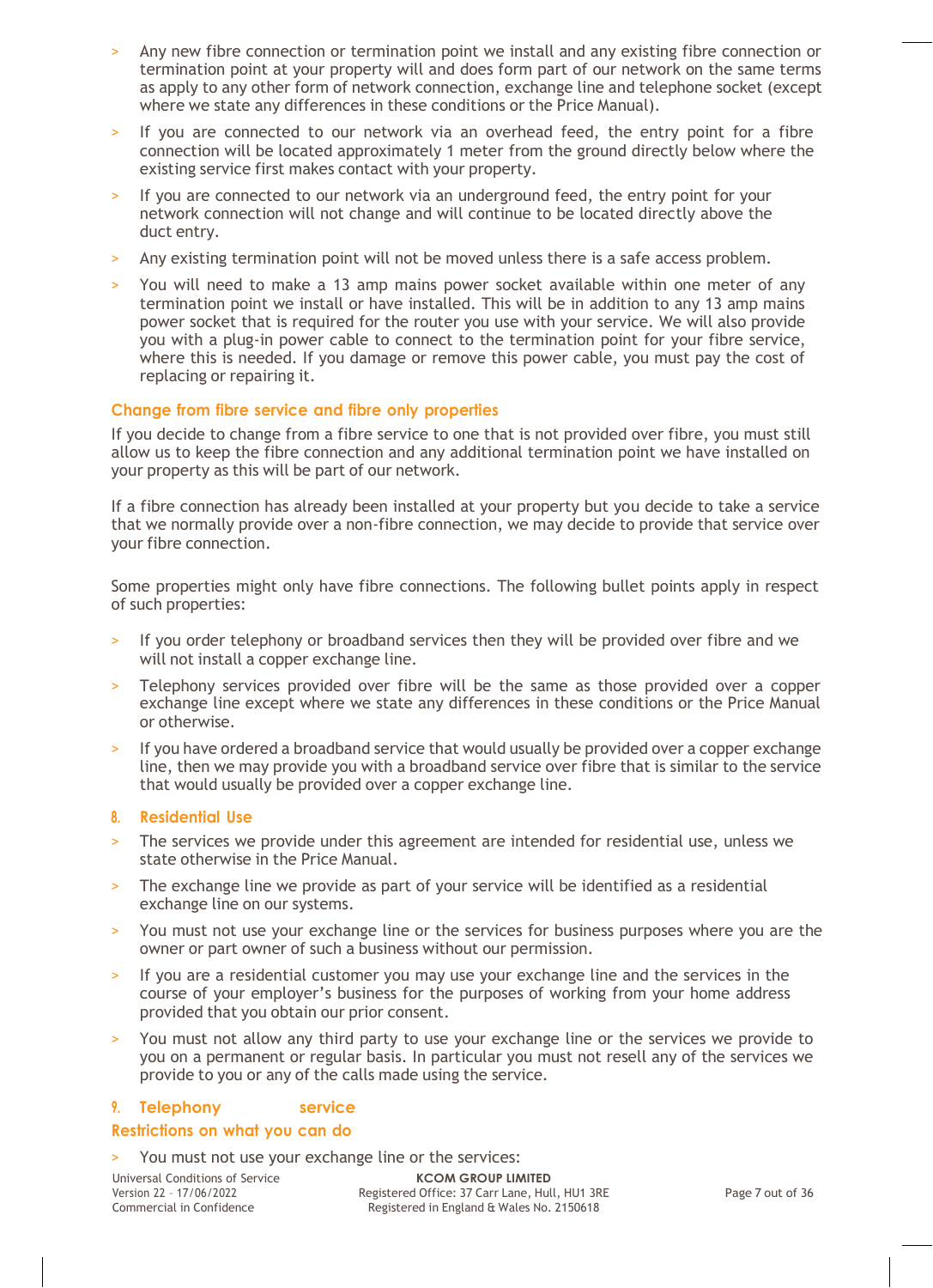- > to make calls that are offensive, abusive or obscene;
- > to make calls that infringe the rights of any third party;
- > make calls that cause annoyance, inconvenience or needless anxiety;
- > to make hoax calls to any emergency service;
- > to send any SMS messages that contain unsolicited advertising or promotional material (which is sometimes referred to as "SPAM"); or
- > to make calls in connection with a criminal offence or any other activity that is unlawful.
- If we agree to let you have inclusive calls as part of a talk plan or Flex Package, you must not ask for or take any payment for letting someone else make inclusive calls over your exchange line. Inclusive calls are not provided for business purposes or any other use inconsistent with normal residential usage. Where we consider that you are in breach of this paragraph, we reserve the right to withdraw your inclusive calls.
- If we agree to let you have inclusive calls as part of a talk plan or Flex Package, you must ensure that you use any inclusive calls within your talk plan or Flex Package with consideration for other users. You must not use inclusive calls irresponsibly by staying connected to a call for an excessive period. Where we consider that your use of inclusive calls is excessive, we reserve the right to disconnect your call. You will then have to re-dial if you want to continue the call.
- > A fair usage policy may apply to the inclusive calls we provide as part of a talk plan or Flex Package. Any fair usage policy that applies to your talk plan or Flex Package will be set out in the Price Manual.
- > You must use your exchange line and the services in accordance with any safety instructions that we may give you.
- > You will be responsible for ensuring that anyone that you allow to use your exchange line or the services complies with these restrictions.

#### **Text messaging service**

- Our text messaging service allows you to send and receive SMS text messages to mobile and compatible fixed line phones.
- In order to use our text messaging service, you will need a compatible phone for use on your exchange line.
- If you send or receive text messages using our text messaging service, you will be charged at the rates set out in the Price Manual.
- > We will not be responsible for any goods or services that you purchase from other people using our text messaging service.

#### **Caller line identity**

Every call from your exchange line will automatically send your number across our network and to other communications networks. This is the main way we trace malicious calls. Your number may also be displayed at the number you have called if they have suitable equipment and/or they receive caller display services from us or another communications provider (if they receive their telephony service via another communications network). In some circumstances, this may happen even if you are Ex-Directory. You can always prevent your number being displayed on all your calls by following the procedure set out in the Price Manual.

#### **Caller display**

- Our caller display service displays the number of the person calling you, unless the caller has requested us to withhold their number on all outbound calls or if the caller has programmed the telephone to withhold their number on that particular call.
- In order to use our caller display service, you will need a compatible phone for use on your exchange line.
- You will receive our caller display service as part of your talk plan.

Universal Conditions of Service Version 22 – 17/06/2022 Commercial in Confidence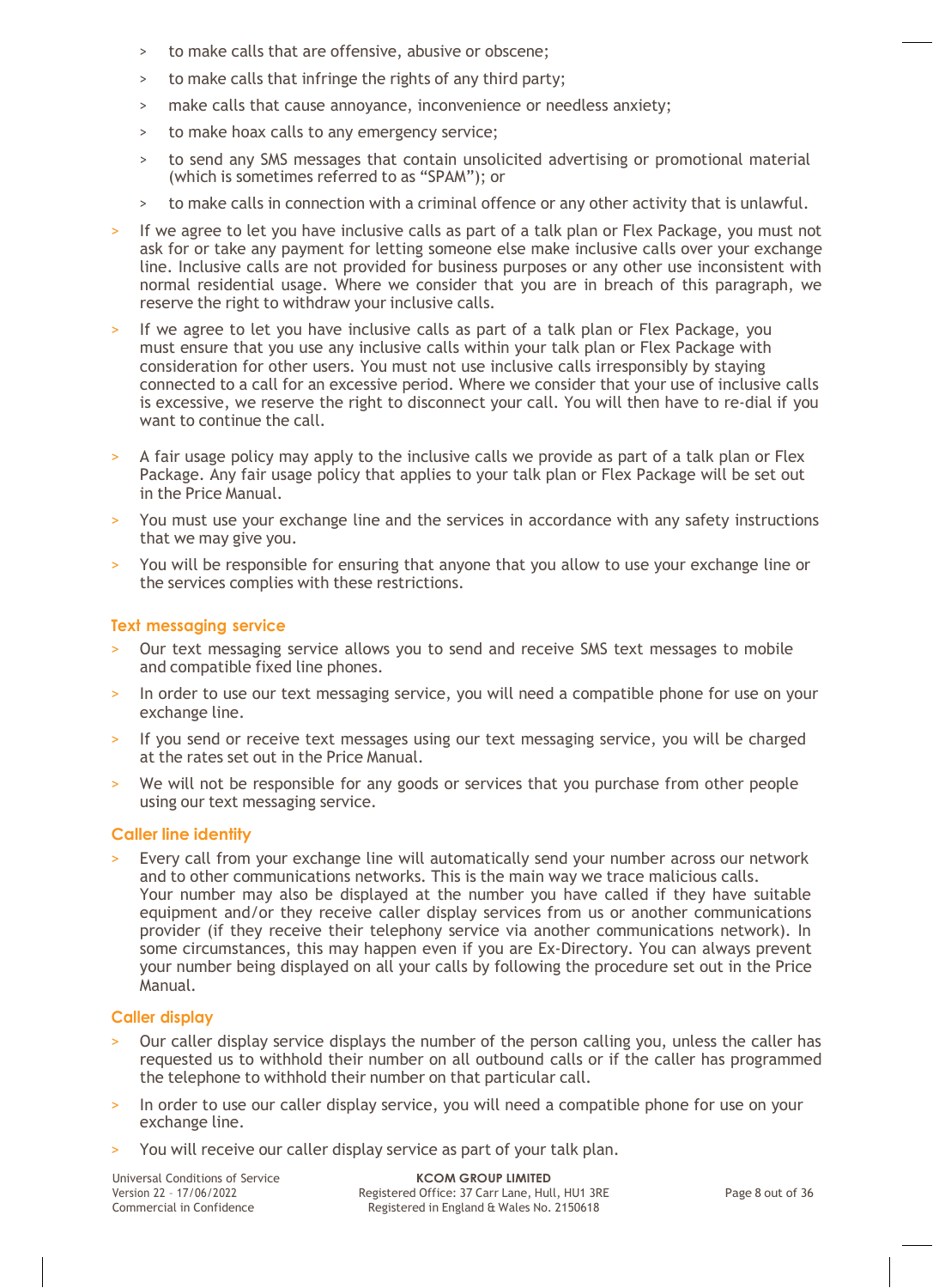If you have a visual impairment, you may be eligible to receive our caller display service without charge. Please contact Customer Services for further information.

#### **Phone numbers and directories**

- We will tell you the phone number for your exchange line. This number does not belong to you, so you must not try to transfer it to anyone else. However, in some cases you can keep your number if you change to another communications supplier.
- If you move to another property within our network area, you will normally be able to take your phone number with you. You must pay the charge for this set out in the Price Manual. If you want us to transfer your phone number to a new property, you must ask us to do this at least two weeks before the date you move.
- If you are taking service inside KCOM's original licensed network geographical area, we will normally include your name, address and phone number in the "Hull White Pages" directory. Details of this geographical area can be found in our Price Manual. We normally update our directories once a year. We may agree to supply additional or special entries in the directory for an extra charge.
- > We do not publish local telephone directories for areas outside KCOM's original licensed network geographical area. If you are taking service outside KCOM's original licensed network geographical area, we will pass details of your name, address and telephone number on to BT, as detailed further below. If so, BT will normally include these details in any local telephone directory they publish for your area.
- > You can ask to go Ex-Directory so that your name, address and phone number do not appear in any telephone directories. You can also ask for part or all of your address to be excluded from your entry in any telephone directories. For further information about going Ex-Directory, please contact Customer Services.
- If you have asked to be Ex-Directory:
	- > your name, address and number will not appear in any telephone directories;
	- > we will still make your name and address available to other information providers, as detailed below, so they can tell their customers you are Ex-Directory;
	- > we will not connect enquirers who do not have your phone number; and
	- > we will not give your phone number to people who ask for it, except for the police and other organisations who have a legal right to it.
- > We keep our directory information in a database on our computer system. We provide our directory information to BT Directory Solutions, the collator of such information from all communications network providers. BT Directory Solutions make the information available to providers of directories, information providers and directory enquiry services in accordance with relevant Codes of Practice. We shall not have any responsibility for (i) any failure of BT Directory Solutions to store, update and/or make our directory information available to third party service providers (unless caused as a result of our failure to supply such information); or (ii) other providers of directories, information providers or directory enquiry services making your directory information available to the public.
- > You should inform us as soon as you become aware of any error in your name, address or telephone number information so that we can correct the information on our database.

# **Emergency Calls**

- Your telephony service will allow you to make calls to the emergency services. Where your telephony service is provided over fibre (see below) and there is a mains power outage, calls to emergency services (999 / 112) will only be possible over your fibre exchange line where you have a KCOM-provided ancillary power supply (e.g. battery back-up unit).
- Where your telephony services are provided to a fixed location, we will give the postal address that we hold for that location on our systems to the emergency services when we transfer your call to them.

# **Telephony services provided over fibre**

Universal Conditions of Service Version 22 – 17/06/2022 Commercial in Confidence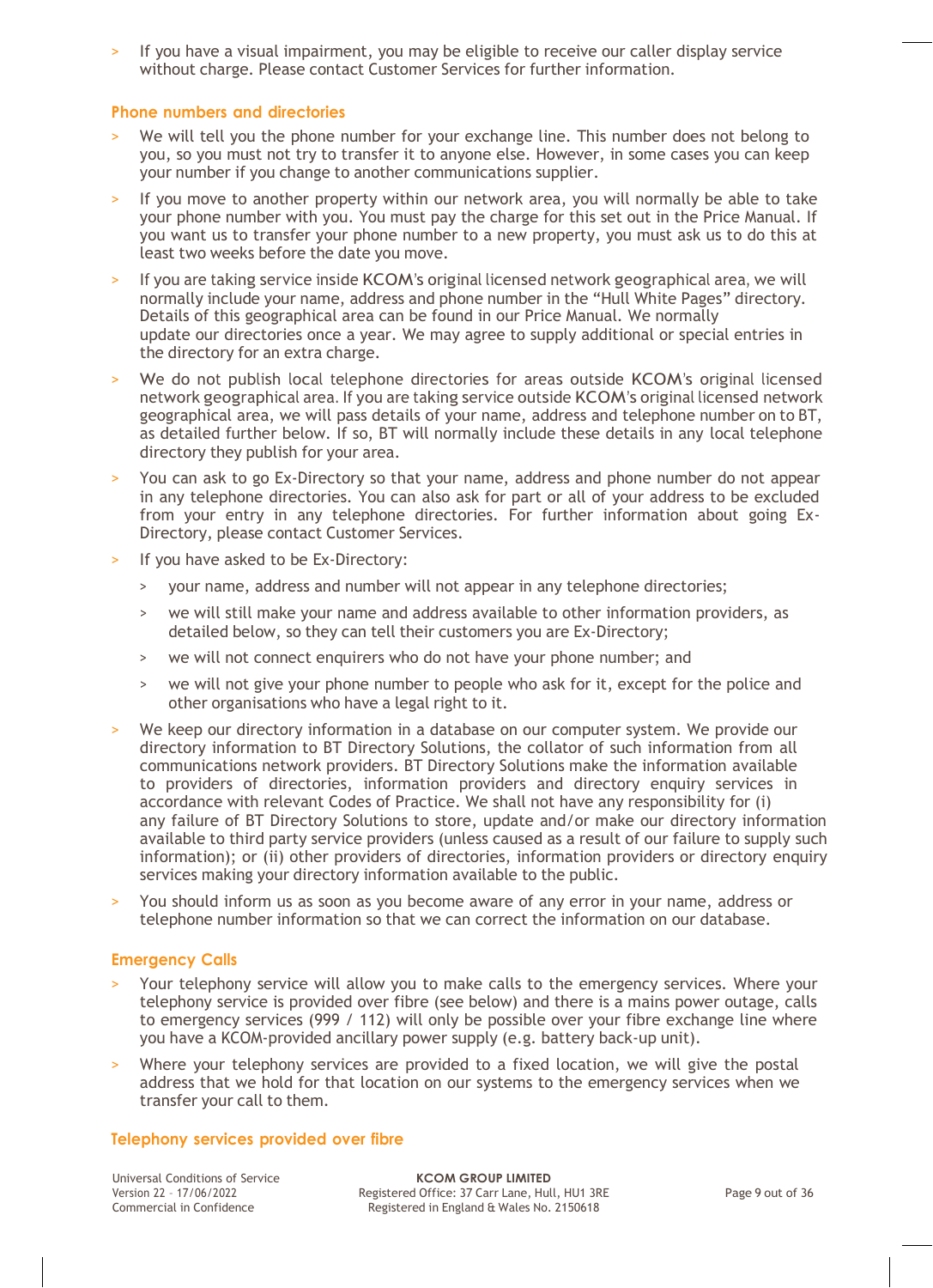- In some areas we may provide our telephony services over a fibre exchange line, rather than copper. We will always let you know when we intend to provide your telephone service in this way.
- > You acknowledge and agree that the technical provision of our telephony services may be different in some ways when provided over fibre compared to copper, and certain service features that are available for telephony services provided over a copper exchange line are not available and are not provided for telephony services provided over fibre (those features are as stated in the Price Manual).
- > You acknowledge that where you provide a telephone handset to make calls, including calls to the emergency services that it must be capable of independent operation in the event of a mains power outage. Specifically, your telephone handset / base station must itself have an operable battery back-up unit. If your telephone handset (e.g. cordless phone) does not have an independent power source, it will not function in the event of a mains power outage.
- > Where your telephony service is provided over fibre it requires a mains power supply from your property to function. This mains power supply is used to ensure the correct functioning of our network equipment (network termination point) in your property. It is your responsibility to ensure that there is an uninterrupted mains power supply to our network equipment.
- In certain circumstances, we will supply you with an ancillary battery back-up unit that will support the correct functioning of our network equipment for a limited period of time (one hour, with 20 minutes of talk time) in the event of a mains power outage. This ancillary battery back-up unit also utilises a mains power supply to maintain its charging cycle. It therefore must remain connected to a mains power supply which must be switched on at all times. Our ancillary battery back-up unit is not provided by default and we reserve the right to make charges for the supply of such units in circumstances where you are not identified by us as being at risk. In the event of such charges being applied they will be set out in our Price Manual.
- If you are in any doubt about the circumstances under which you will be identified by us as being at risk, please contact us. By way of example, you will be identified by us as being at risk if you are you are solely reliant on your telephony service to make calls to the emergency services.
- In the event that you do not ensure that there is an uninterrupted mains power supply to our network equipment and/or you do not ensure that the ancillary battery back-up unit is connected to a mains power supply, you acknowledge that you will not be able to make or receive any calls (including any calls to or from the emergency services).
- If we supply a battery back-up unit to you;
	- > The battery back-up unit will be our property;
	- > You must take good care of the battery back-up unit and not tamper with it (for example by removing the batteries);
	- > You must let us know if a fault develops with the battery back-up unit.
	- > You must provide us access to your property where we need to repair a fault with the battery back-up unit.
- For the avoidance of doubt, you acknowledge that that failing to keep the battery back-up unit in good working order and fully charged places you at risk of not being able to make emergency calls.
- In certain circumstances, where you have been identified by us as being at risk, we shall service the battery-back-up unit at no cost to you on an annual basis. Where you have not been identified by us as being at risk, you are required to replace the batteries in the battery back-up unit where necessary and you may also request an appointment for an engineer visit in order to service your battery back-up unit, we reserve the right to charge you for such visit and servicing at our standard charge as set out in the Price Manual.

# **10. Broadband services**

# **Domains**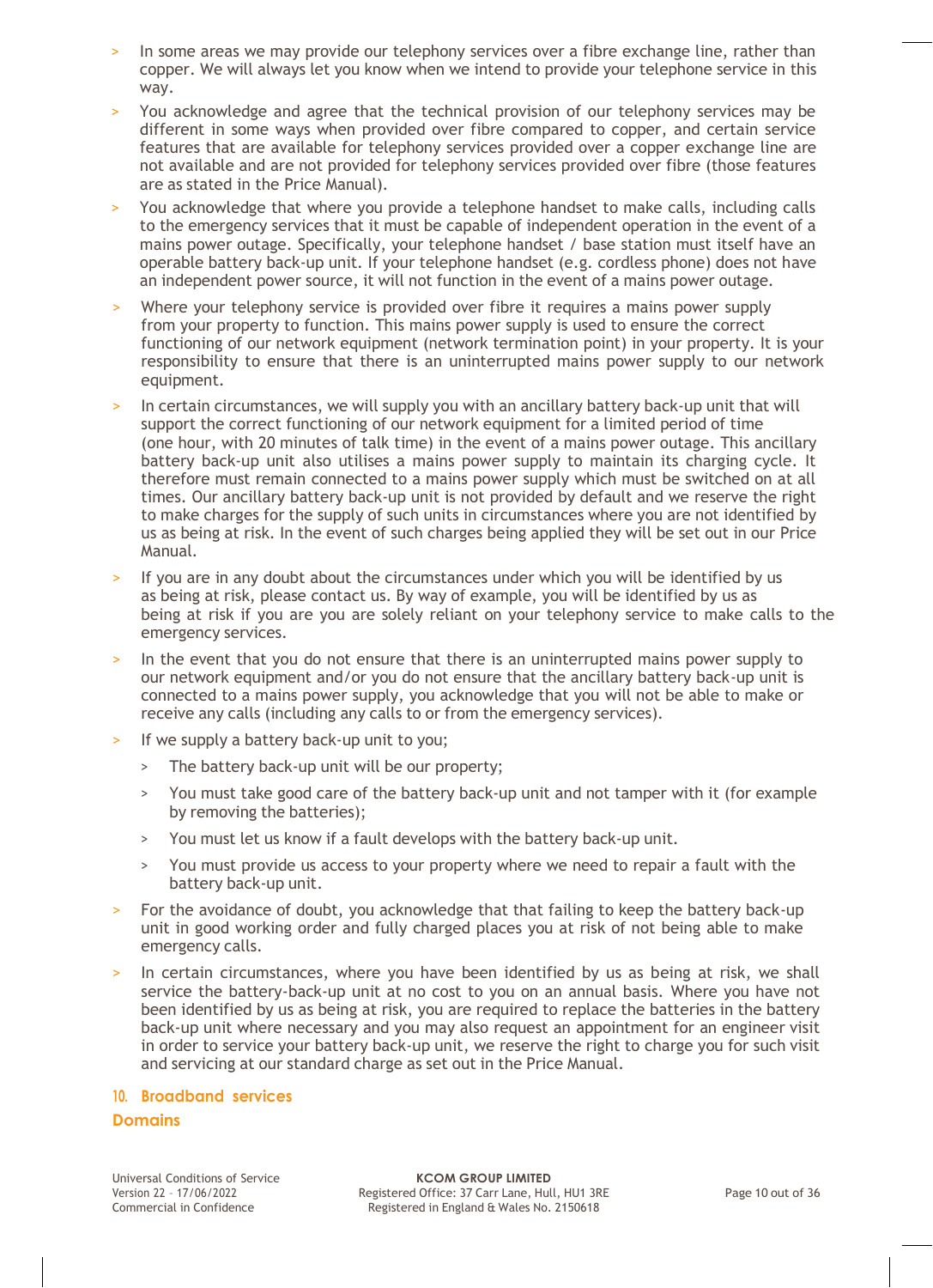> You must tell us the domain name that you would like to use with the service and we will use all reasonable endeavours to allocate them to you or if they are unavailable such other domain name reasonably acceptable to you as are available.

# **Email**

- > If you use the email address we provide as part of the broadband service to send or receive emails, we reserve the right to delete any unread emails two months after receipt.
- We may implement an additional element to the service, which will scan all incoming e-mails to see if they are unsolicited bulk commercial e-mails ("Spam"). If we detect a Spam e-mail, we will deliver it to a separate folder, which you may access using your password.
- > Spam e-mails will be deleted from this folder after 30 days. If you choose to have Spam e-mails delivered straight into your inbox, we will identify them as being Spam.
- We reserve the right to withdraw our email service at any time. We will always send you notice of any changes at least 30 days in advance.

# **Installation**

- If we carry out a site visit to assist you with the installation of your broadband service, you must pay the installation charge set out in the Price Manual. You will not have to pay this charge if you carry out the installation of your broadband service without our assistance.
- > You acknowledge that;
	- > some technical limitations within our network or services may not become apparent until after the service has been installed and working for some time. In such instances, we may terminate your agreement on notice to you. In such circumstances, we will notify you of any alternative services we can provide to you, if any; and
	- > following activation of the broadband service on your exchange line you may suffer a temporary loss of telephone service. This will be reinstated following installation as soon as reasonably possible.

#### **PC or other device specification**

> You are responsible for ensuring that your PC or other device is of an appropriate specification and set correctly to use with the broadband service, as specified in the Price Manual. You shall be responsible for any additional telephone charges you incur either with us or with any other network operator as a result of your PC or device being set incorrectly.Details of our service numbers are available on our website.

#### **Router specification and corrective firmware**

- We will normally provide a router for you to use with the service. If you provide your own router, you are responsible for ensuring that your router is of an appropriate specification and set correctly to use with the broadband service, as specified on our website.
- > We reserve the right to push corrective firmware to any router we have supplied to you as part of your service where this is needed to help us manage your service or for any technical or security reasons. You must allow us to update or replace the software and/or firmware to any router we have supplied in this way. These updates will happen automatically and at no extra cost to you.

# **Ownership and support of routers provided on or after 1st August 2019**

- > If we provide a router for you to use with the service on or after 1st August 2019, the following conditions will apply;
- We will retain ownership of the router at all times.
- We will provide a lifetime warranty on any router we supply to you to use with the service. This means that we will repair or replace the router if it becomes faulty during the period you are taking the service from us. However, any deliberate or accidental damage to the router will not be covered. We will not be responsible for repairing faults on routers we havenot supplied.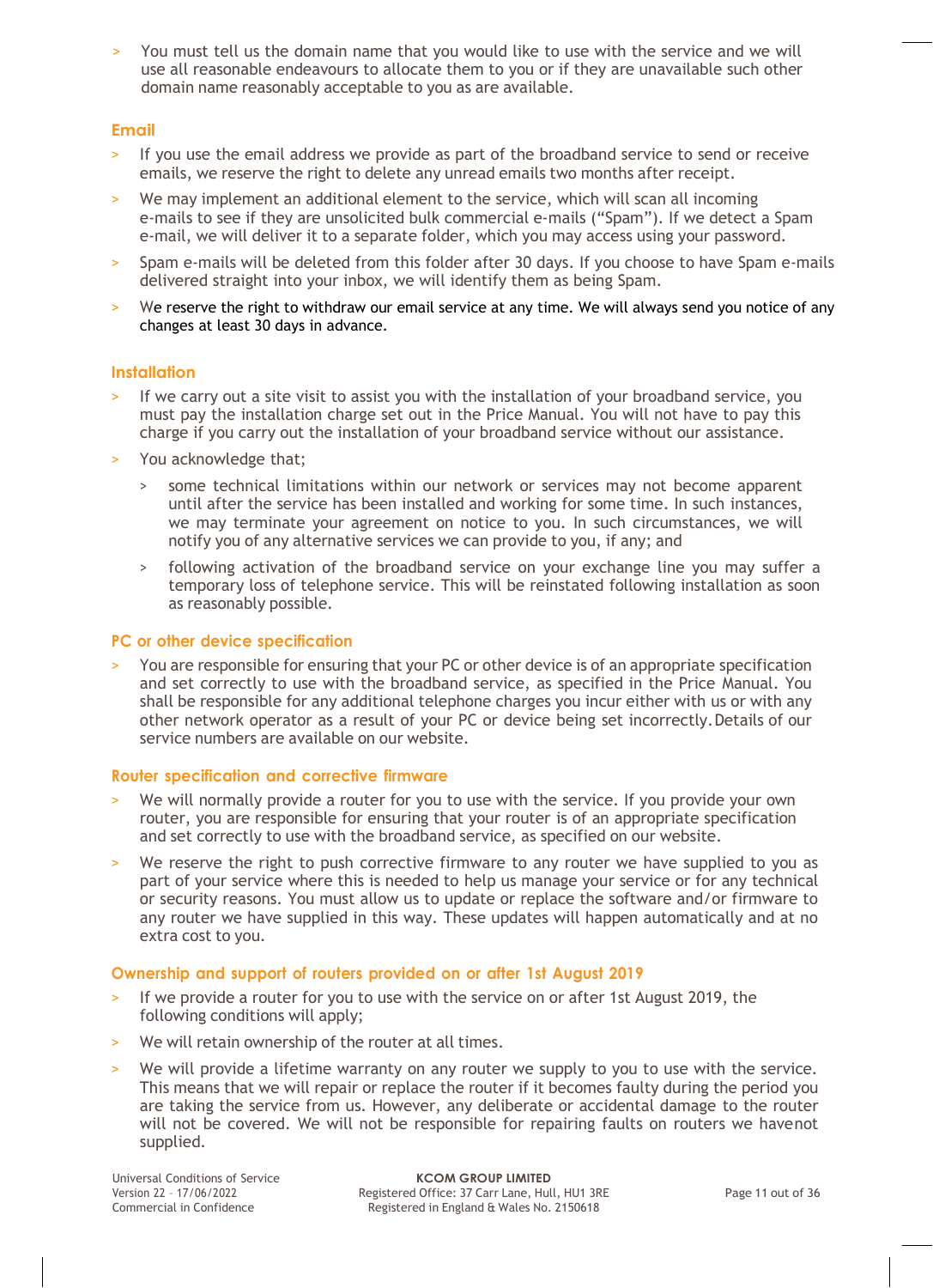- At the end of your agreement, you must return the router we have supplied to us or (if we choose) make it available for collection in a reasonable condition, allowing for fair wear and tear. If you fail to do this, you must pay the standard charge for replacing the router set out in the Price Manual.
- > The treatment of any routers we provided before 1st August 2019 will be as described in Section 6.

#### **Smart Wi-Fi Service**

- > The Smart Wi-Fi service provides you with a Wi-Fi solution, consisting of an access point that works with the router we provide for the service, as described in more detail in the price manual.
- The Smart Wi-Fi service can only be used with one of our fibre services. If you cease your fibre service, your KCOM Smart Wi-Fi service will also cease on the same date.
- We can provide up to three access points as part of our Smart Wi-Fi service. You must pay the charges for each access point we provide, as described in the price manual. We will also upgrade your router for no additional charge where this is necessary to allow you to use the Smart Wi-Fi service.
- We will retain ownership of the access points we provide to you as part of the Smart Wi-Fi service. You will be responsible for looking after each access point from the time it is delivered to you. If an access point fails, we will replace it without charge as long as you have looked after it in the way we ask you to. However, if you have caused damage to the access point, we may make a charge to replace it, as described in the price manual.
- > You can end your Smart Wi-Fi service at any time by giving us at least 30 days' notice. When your Smart Wi-Fi service terminates you must return your access points to us or pay a nonreturn charge, as described in the price manual. We will give you details of the returns process at the time you terminate the service.

#### **Monthly usage allowance**

- If the service you receive is subject to a monthly usage allowance, you shall have sole responsibility for the monitoring of your usage and shall pay additional charges for usage over and above the monthly usage allowance for the service as detailed in the Price Manual.We do not accept any liability or responsibility for the charges that you may incur as a resultof usage of the service, whether made innocently or with, or without, your consent or knowledge.
- We will send regular warnings to you by notice to the email address which is listed on your account. You must ensure that you check your email account regularly for such notices. If you register for KCOM Online, you will also be able to check your broadband usage online (as described in Section 14).

#### **Use of service**

- You must only use or allow the use of the service in accordance with all relevant policies that we include in our literature and publish online including but not limited to the Acceptable Use Policy, see kcom.com/home/legal. We reserve all those rights in respect of investigating or intervening in the service that are specified in the Acceptable Use Policy.
- > You must not use any applications or additional services that we provide for use in conjunction with the service (including in particular any online backup service) for the purpose of unlawful file sharing with other Internet users.
- The service is an "always on" service and any PCs or other devices that you connect to the service will be susceptible to hacking or other unauthorised access if they are not appropriately protected. We accept no liability for this. It is therefore your responsibility to install appropriate firewall protection for use with the service.
- > For security reasons, the service incorporates dynamic IP addressing as standard. However, certain services have optional static IP addressing.
- The download speeds you achieve using the service will vary depending on a number of factors including the number of other users on line, general usage across the Internet, the quality of the connection to the Internet site you are using and the distance from your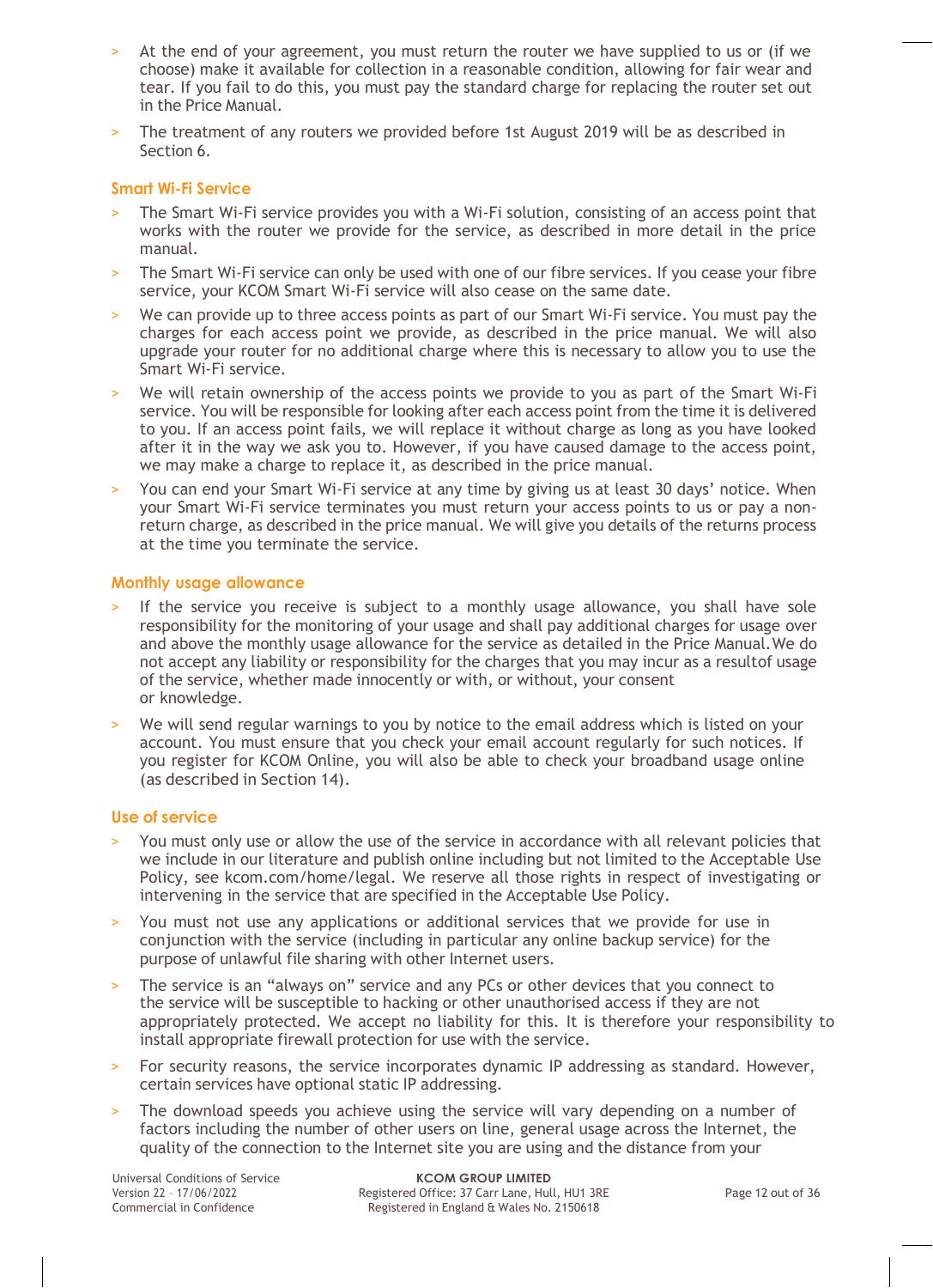premises to the local exchange. We may also carry out traffic management in accordance with the information we publish on our website, see kcom.com/home/legal.

- If you access the service from any of our Wi-Fi Hotspots, access to the service will be provided via the Wi-Fi Hotspot without any additional charges. You must use the username and password that was provided to you when you registered with us for provision of the services.
- > You will keep confidential any username or passwords provided to you in order to access the service, and will not disclose them to any other person for any reason. You will be responsible for any loss that arises from you losing, misusing or otherwise disclosing any such username or passwords. If you lose any such username or passwords, you should contact the Customer Services Team immediately. Please note that we are not obliged to issue a refund if you lose your username or password.
- We shall be entitled to terminate the service immediately if we discover that:
	- > you have accessed the service using your username and password on multiple occasions, simultaneously;
	- > you have permitted (whether knowingly or not) a third party to access the service using your username and password; or
	- > you have permitted (whether knowingly or not) any third parties to access the service using a wireless connection over your exchange line for any reason other than the ordinary domestic and legitimate use of the service.
- For the avoidance of doubt, connecting multiple devices to the service located at your premises or using a wireless connection over your exchange line, shall be considered an ordinary domestic and legitimate use of the service. However, your receipt of payment from third parties in consideration of them using the service, by means of a wireless connection over your exchange line, will not be considered an ordinary domestic and legitimate use of the service.
- > You may add an authorised contact to your account by contacting Customer Services or by adding an authorised contact on KCOM Online. By adding an authorised contact to your account, you are giving the authorised contact permission to access information about vour KCOM Services through your KCOM Online account and/or over the phone. The authorised contact will be able to (i) view all of your account information on KCOM Online, (ii) report and discuss faults on your behalf, (iii) request changes to your service such as changes to your billing and contact details, upgrades to your Service, cancelling your Service and/or ordering additional services on your behalf and (iv) speak to our Customer Service and or Technical Support teams about the services we provide to You, and you consent to us dealing with the authorised contact for these purposes.

# **Rate adaptation and stabilisation**

- > You acknowledge and agree that the line speed and the stability of the operation of your broadband service may be determined by:
	- > the characteristics of your exchange line, which include its physical length, quality and susceptibility to interference from other exchange lines;
	- > the specific IP application protocol used;
	- > electrical, electromagnetic or radio frequency interference;
	- > rate adaptation and the line speed of your equipment;
	- > the capacity available within our network, any third-party network or the internet generally; and/or
	- > our management of the network traffic and the priority that may be applied to your service.
- If, for any reason, we should be required to visit your premises to assist with the installation of the services (or any fault reported thereafter), you may incur an additional charge.
- > You acknowledge that your line speed may be subject to rate adaptation. Rate adaptation can occur several times each day and may change the line speed available to you. Such changes in the line speed may re-set your connection to our network or the DSLAM.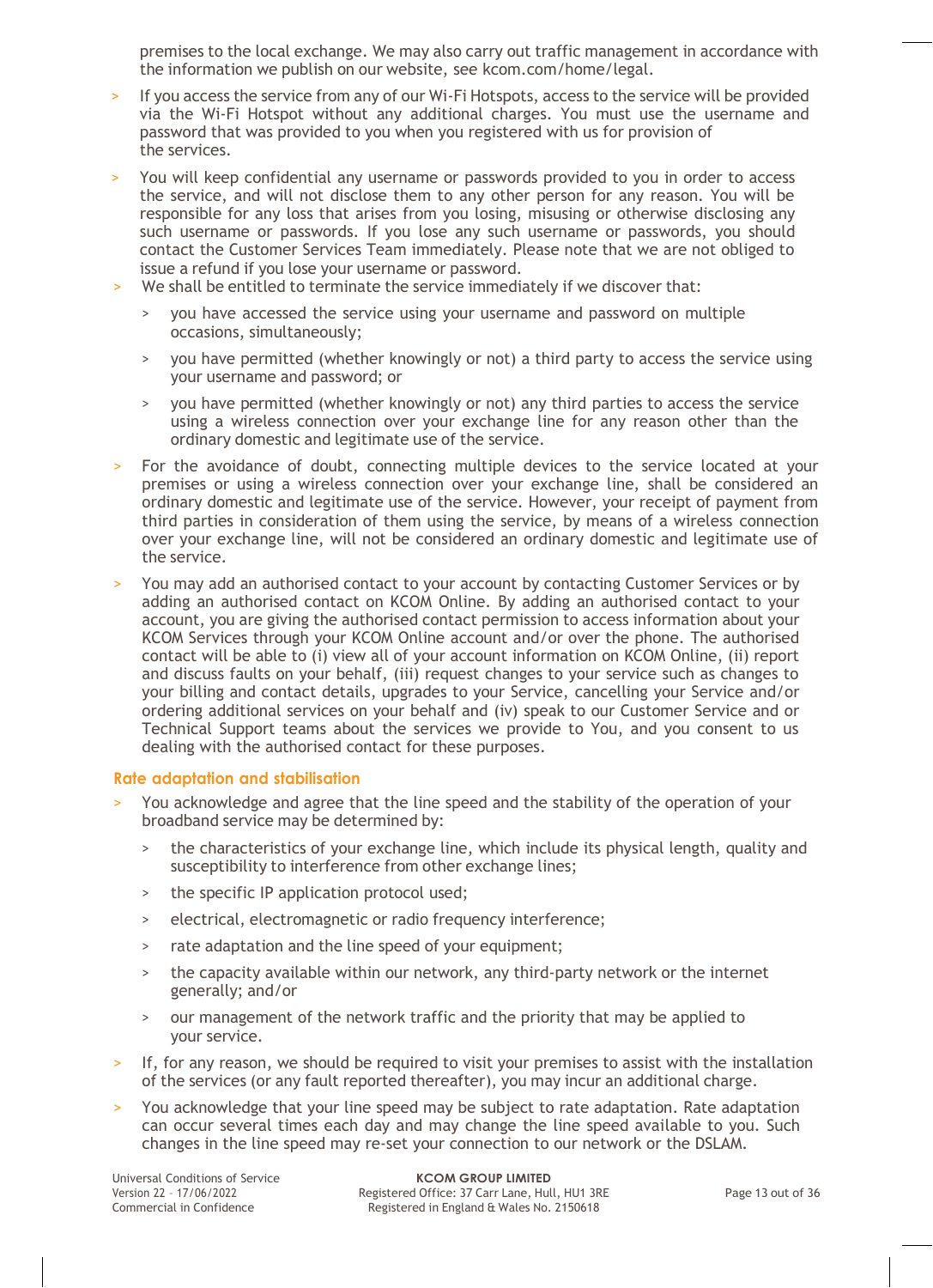#### **Web space**

- > You must only use any web space allocated to you as part of the service in accordance with the Acceptable Use Policy.
- Details or logs of who visits any site you create using your web space will not be made available to you.
- > Retaining copies of any content or data stored on any web site you create using your web space is your responsibility. We will not keep backup copies of your web site. We accept no responsibility for loss of any such data or content which results from your use of the service.
- The passwords you use with your web space are your responsibility and should not be disclosed to any third party.
- > You must only reference the pages on your web space by using the domain name allocated to you. You must not reference your web space by a dotted IP address (e.g. 194.157.67.11). Domain names that are not sub-domains of [www.heytoday.co.uk w](http://www.heytoday.co.uk/)ill not be made available for use with the service.

#### **Parental controls**

Where we provide you with the use of parental controls software, you will be bound by and must comply with the Parental Controls Terms of Use (available on our website). We or our licensor of the software may terminate or suspend your use of the software if you do not comply with the Parental Controls Terms of Use. We may also terminate or suspend your use of the software if our licensor requires under our agreement with the licensor.

# **11. TV services**

#### **Minimum period**

The bundle for your TV service will last for the minimum period specified in the Price Manual.

#### **Your STB**

- The STB we provide as part of your TV Service will be as specified in the Price Manual.
- > When we provide a STB to you as part of your TV service, ownership of the STB will pass to you on delivery (provided you do not exercise your right to return the equipment to us, as described in Section 3). However, you must continue to pay the service charges for your TV service for the full minimum period, as described in the Price Manual.
- Our engineers will visit your property to install the STB and TV service. You must pay our standard installation charge for this service, as described in the Price Manual. If the telephone point and extension wiring already installed at your property are not suitable for use with the TV service we may need to install a powerline device. If we install a powerline device as part of the installation service you must pay an additional charge for this, as described in the Price Manual.
- > If the STB we provide breaks down or becomes faulty whilst you are taking your TV Service we will either repair or replace the STB for no additional charge to you. If we replace your STB, we will take ownership of your faulty STB and you will take ownership of the replacement STB we provide to you.
- If your STB becomes faulty, you should call Customer Services. Our technical support team will then provide you with help over the phone to try to resolve your fault. If we are not able to help to resolve the fault in this way, we will ask you to bring the faulty STB into our Customer Centre in Carr Lane, Hull. If our technical support team are not able to resolve the fault they will then provide a replacement STB to you.
- > We do not guarantee that any replacement STB we provide to you will be new. We may provide a used or reconditioned STB as a replacement for a faulty STB.
- We will only repair or replace a faulty STB if it is a STB that we have provided to you for use with the TV service. We will not repair or replace STBs that have been supplied to you by someone else. Our technical support team will check the serial number of any faulty STB to make sure that it is a STB that we have supplied to you for use with the TV service.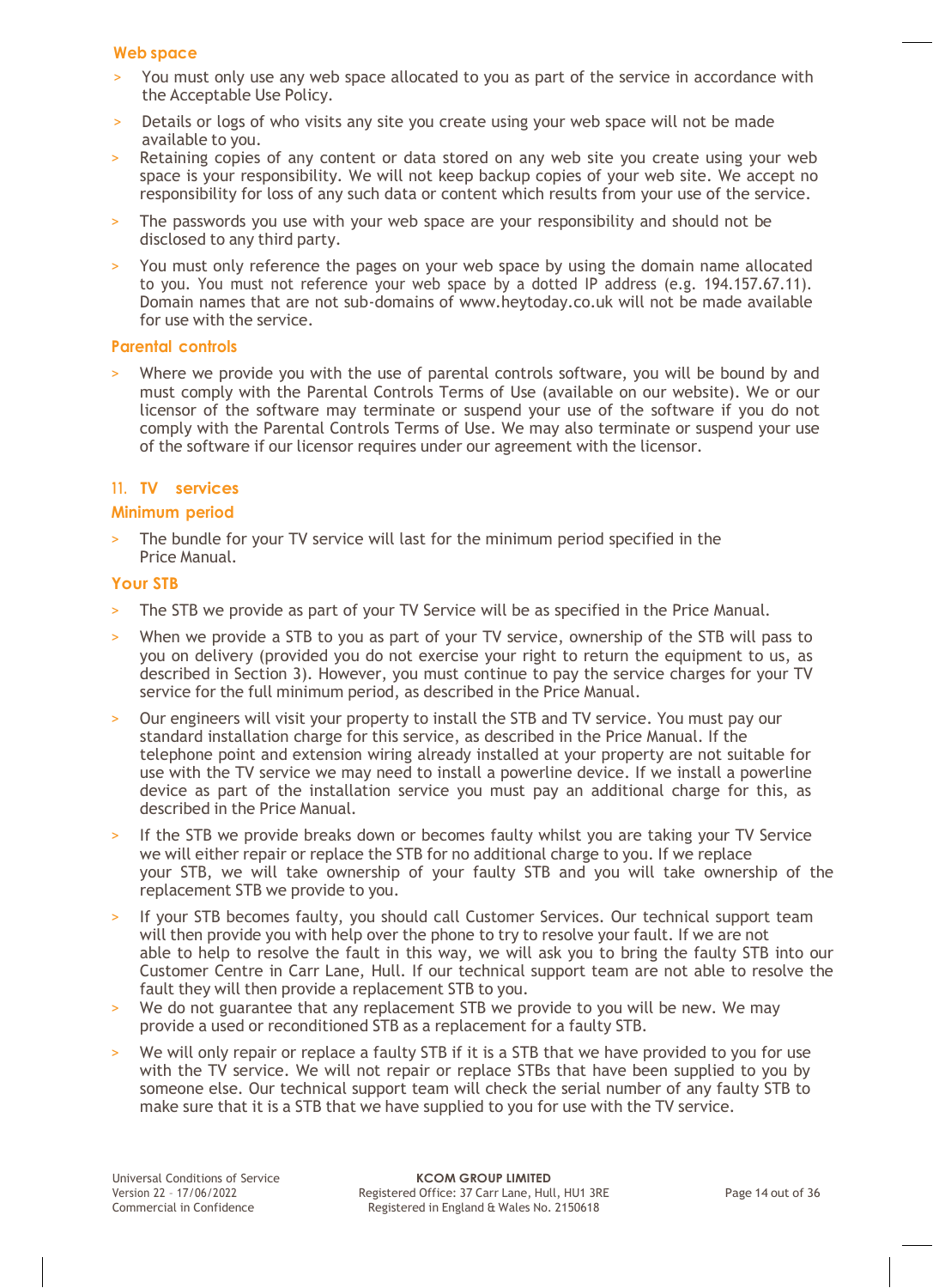We will not provide a free repair or replacement STB where the fault with your STB has been caused by accidental damage, rough treatment, problems with power supplies or other environmental conditions. We will not provide a replacement STB where your STB has been lost or stolen. If this happens, you must continue to take your TV service for the remainder of its minimum period and you will be responsible for purchasing a replacement STB to use with the service.

# **Your responsibilities**

You must make sure that your property is suitable for the installation of our TV service. You can see further details of our requirements for the TV service in the Price Manual.

#### **The TV service**

- We do not provide the television, video or other interactive services you can receive using your STB and TV service. These are provided by third parties and not us. We do not control these third parties and do not take responsibility for the services they provide.
- > You may have to enter into additional contracts with third parties in order to receive services using your STB and TV service.
- Some of the services you can receive using your STB and TV service will be "free to air" services. You will not normally have to pay any charges to receive these services. Some of the services you can receive using your STB and TV service will be chargeable, whether on a pay per view, pay per play or subscription basis. To receive these services, you will normally have to pay additional charges to a third party.
- > The range and content of the services you can receive using your STB and TV service will change over time. We are not able to guarantee that any particular services will continue to be provided or that the content of any particular service will not change.
- We cannot guarantee that you will be able to receive or continue to receive any particular services using your STB and TV service. We do not control the technical characteristics or delivery requirements for any service you may want to receive using your STB and TV service and these may be changed by the third-party service provider from time to time.

#### **12. Direct marketing calls and faxes**

- > You have the right to have your name placed on a national register of people who do not want to receive direct marketing calls and faxes. These are calls and faxes made by people trying to sell you things.
- > You can find more information about these national registers is in the "Hull Colour Pages" telephone directory. If you would like us to arrange for your name to be placed on any of these national registers please call the Telephone Preference Service on 0345 070 0707 or look at their website at [www.tpsonline.org.uk.](http://www.tpsonline.org.uk/)

#### **13. Information we hold about you**

- > You agree that your personal data may be processed by us, by other companies within our group and by selected third parties processing data on our behalf, in accordance with our Privacy Policy (available on our website) as updated from time to time. Such may include processing and transferring data outside the European Economic Area. This paragraph serves as your consent to us processing your personal data in the ways set out in our Privacy Policy.
- We want to market the communications services we offer to you as well as we can. In particular, we want to keep you better informed about things that may be of interest to you, such as any discounts that are available. To do this effectively, we process information about the way that you use our services. This includes information relating to the size and make up of your bills, the numbers you call, and the times at which you make calls. We would like to continue to give you all the benefits that this processing provides. However, if you would like us to stop using the information we hold about you in the ways we have described in this paragraph, and have not previously told us about this, please write to Customer Services, KCOM, 37 Carr Lane, Hull HU1 3RE, call us on 01482 602555 or amend your marketing preferences in KCOM Online (if such option is made available to you). If you do not contact us and have not previously registered an objection, we will assume that you are happy for usto continue with all of these activities.

# **14. Charges**

Universal Conditions of Service Version 22 – 17/06/2022 Commercial in Confidence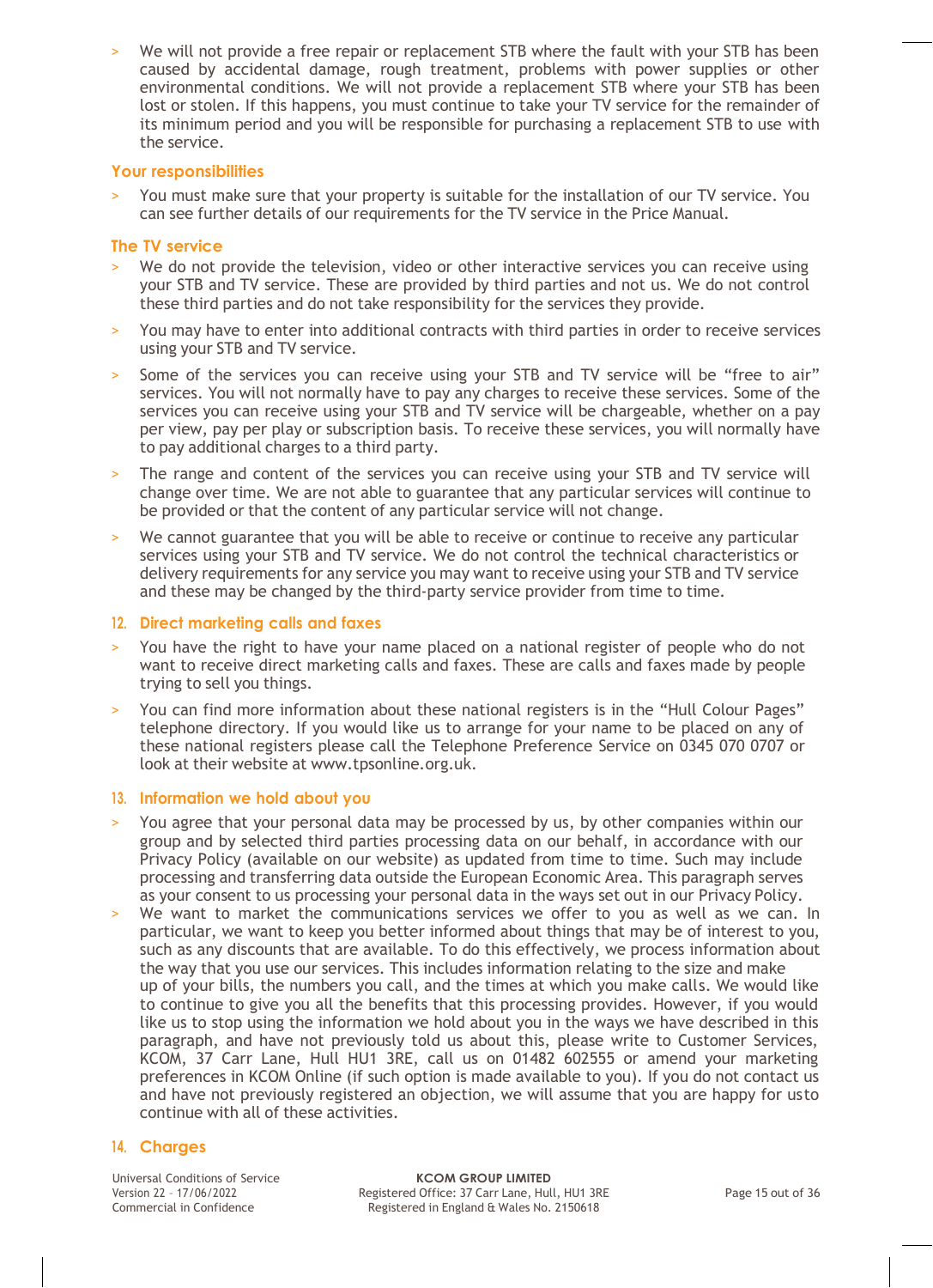#### **What you must pay us**

- > You must pay our charges for the services as detailed in our Price Manual. Our Price Manual is published on our website, see kcom.com/legal. You can also see a copy of our Price Manual by calling in at our offices on Carr Lane, Hull during our normal working hours.
- > Where there is a conflict between the Price Manual and any other information on charges we give you, the Price Manual shall take precedence.
- Where any special offers or discounts apply to the services you have taken, the charges you pay will be varied to take account of this.
- > You must pay for any calls or internet usage made using the services whether you have used the service or someone else has.

#### **VAT**

> Unless our Price Manual says different our charges do not include VAT. We will add VAT to your bill.

#### **Our systems**

Our call recording and billing systems have to meet standards of accuracy that are set by independent organisations so unless we can see an obvious mistake, we will assume that your bill is accurate.

#### **Changing your service**

- You can ask to change to a different service or bundle of services at any time by calling Customer Services.
- > If you change to a different service or bundle of services you may have to pay an additional charge, as described in the Price Manual.
- If you change to a different service bundle of services you may have to take the service or bundle of services for a new minimum period starting on the date you use the service following the installation date of the new service, as described in the Price Manual.

#### **Receiving a bill**

- > You can register to view your bills online at https://www.kcom.com/home/my-account/ ("KCOM Online"). Additional terms and conditions shall apply in respect of your use of KCOM Online, as detailed on KCOM Online.
- If you are registered to use KCOM Online, we will send an email notifying you that your bill is available to view through KCOM Online. We will send the email notification to the email address you have provided during your registration to use KCOM Online. You must provide us with a valid email address for this purpose and notify us of any change to your email address through KCOM Online or by contacting Customer Services. Any email notification that we send to you, to the email address provided by you during your registration to use KCOM Online, will be deemed to have been received by you.
- > Information about the current level of your usage against the limits for the broadband and mobile data services included in your service will be available to view online at KCOM Online.
- We reserve the right to send a paper bill to you for any reason, as we may deem appropriate. This may include such circumstances as our receipt of non-delivery of the email notifying you that your bill is available to view through KCOM Online.

#### **When you must pay our charges**

- > You must pay any deposits and advance payments when we ask for them. You should pay any other charges (including rental, call charges and any late payment fee) as soon as you receive your paper bill or as soon as you receive notice that your bill is available to view through KCOM Online. We will normally send your bills to the address you have asked us to send them to. We may agree to give you more time to pay, but this won't affect any of our rights under your agreement.
- > You will normally receive your bill for rental charges once every month for the month to come. We normally bill all our customers for call charges once every month, but we may send you a bill at any time.

Universal Conditions of Service Version 22 – 17/06/2022 Commercial in Confidence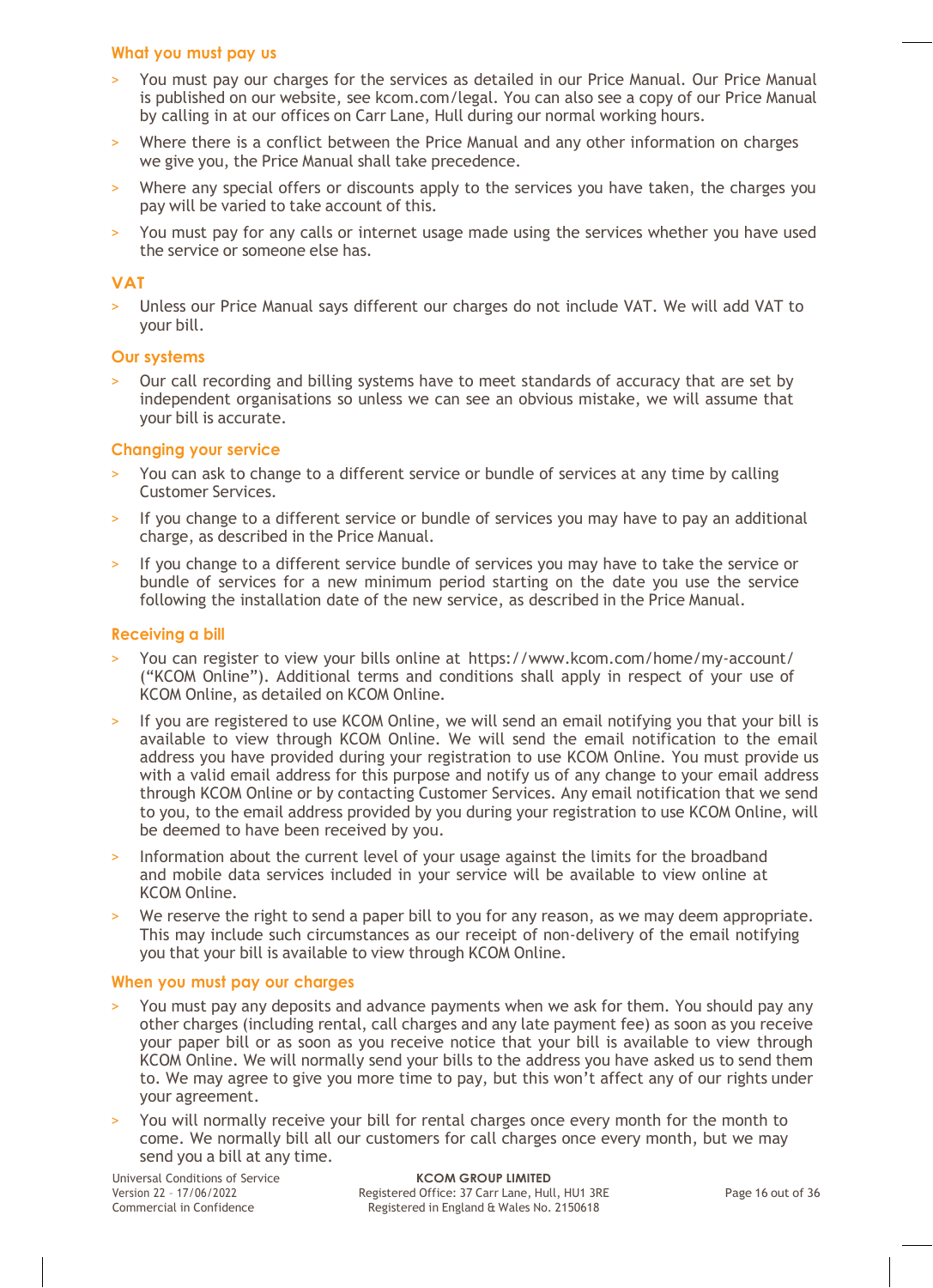- If we find any mistakes in the bills that we send you, we will be entitled to send you amended bills for the calls you have made at any time up to 120 days following on from the date on which the calls were made.
- > If you think there is a mistake in any of the bills that we send to you, you should contact Customer Services. However, you will still have to pay all of the charges that are correctly stated in the normal way.

#### **How you can pay our charges**

- If vour property is in KCOM's original licensed network geographical area you can pay your bills by any of the following methods;
	- > you can pay by Direct Debit. To set up Direct Debit please call 01482 602555 or register at kcom.com/myaccount;
	- > you can pay by using the PayPoint scheme that allows you to pay your bill in full at any shop displaying the PayPoint sign;
	- > call our 24 hour payment line on 01482 604706. Please have your credit/debit card and your 8 digit KCOM account number ready;
	- > make a payment online register at kcom.com/myaccount; or
	- > using your online banking option or faster payments sort code: 57-56-09, account number: 00000000 using your KCOM account number as the reference.
- We may give a discount to Customers who choose to pay their bills by Direct Debit, as set out in the Price Manual.
- For customers making payment by Direct Debit, we adhere to the Direct Debit Guarantee.
- > If your property is outside of KCOM's original licensed network geographical area you will be required to pay your bills by Direct Debit only unless we give express permission to do otherwise.
- Some methods can take up to three working days for payment to be processed, including faster payments. Your payment must reach us by the date mentioned on the front of your bill.

#### **Changes to our charges**

- We can change the charges in our Price Manual at any time. Such changes may be necessary to take into account any changes we make to the services we provide to you, any changes to the costs we incur in providing the services, any changes to the way in which we operate our business, any changes to the agreements we have with third parties that enable us to supply our services, or any changes to any relevant laws, regulations or codes of practice.
- We will announce any changes to our charges through one or more of the following means: > we may send notice to you by email, if you have registered an email address with us; or
	- > we may send notice to you by post.

In addition, we may also publish details on our website or include details of changes on your bill.

- > You will also be able to get details of any changes to our charges by calling Customer Services.
- > We will always give you notice of changes at least 30 days before the changes take place.
- Unless the changes we make to our charges are exclusively for your benefit, is of purely administrative nature and has no negative effect on you, or is directly imposed by law, you will be able to cancel your agreement. You can cancel your agreement by contacting us in one of the ways described in Section 29. You will only be able to cancel your agreement in this way during the 30 dayperiod after we announce the relevant change.
- If you exercise this right to cancel your agreement, you will not have to pay any early termination charges. However, you will have to pay our charges for the service you have taken up to the termination date.

# **CPI price increase**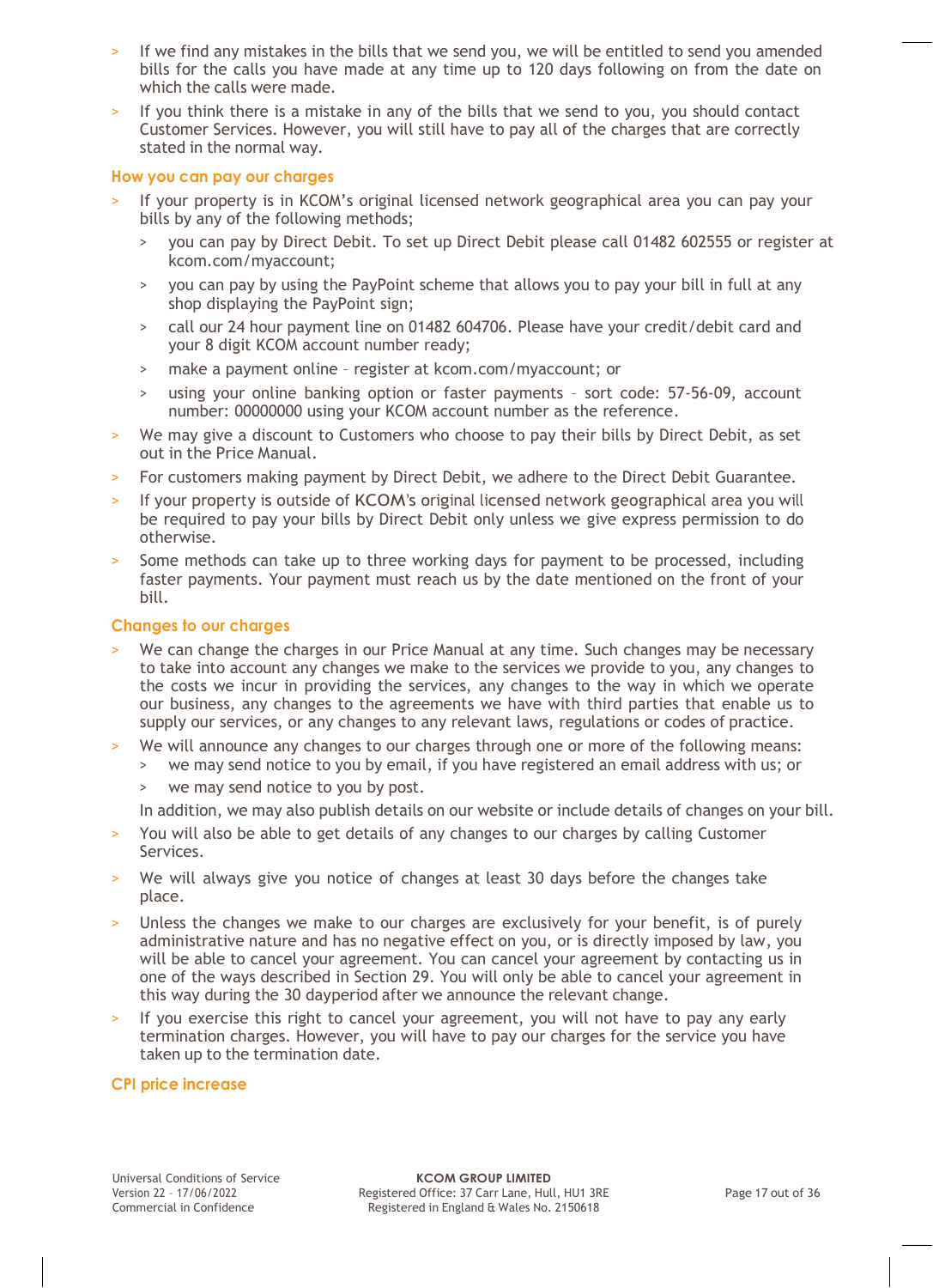- In March of each year, an annual price increase will be applied to the charges for the services except where set out to the contrary in the Price Manual. This annual price increase (rounded down to the nearest whole pence) will be calculated by multiplying the charges by a percentage comprised of i) the Consumer Price Index (CPI) rate figure published by the Office for National Statistics in January of that year (ignoring any negative figure), plus ii) 3.9%. This increase will take effect on or after 1st March if you're billed monthly; and on 1st March if you're billed quarterly and were not due to receive your usual quarterlybill in March. If the CPI figure is negative in the relevant year we will only increase thecharges by 3.9%.
- > Where you purchase more than one service from us and each is subject to an annual price rise, the amount of the price rise is calculated on each service separately.
- > Please refer to the Contract Summary for more information on how this might affect your monthly charge.
- > Any change to the charges as a result of our annual percentage increase of CPI plus 3.9% set out above won't give you a right to end the service without having to pay any increased charges or a termination fee.

# **Connection and take-over charges**

- If there is not already an exchange line at your property, you may need to pay a connection charge, as detailed in our Price Manual.
- If you are moving into a property where an exchange line has already been installed, you may still have to pay a take-over charge, as detailed in our Price Manual.

# **Special conditions**

- If the services we provide or the ways we provide them are not standard, there may be special conditions and charges. We will send you a letter telling you of the special conditions and charges. If you do not want us to carry out the work you can cancel your application by sending a letter to us at the address given in Section 29. You need to do this within 14 days of the date of our letter.
- If you ask us to work outside our normal working hours (and we agree to do so), you may have to pay an extra charge. We will work out how much extra you owe us using the hourly rates in our Price Manual.
- > If you use your exchange line to access the Internet or provide related services to users connected directly or indirectly to our network, additional charges will apply. These additional charges are set out in our Price Manual.

# **Instalments**

- If you have real difficulty paying us on time, we may let you pay by instalments. You may have to pay us an extra charge for this.
- > If we agree to let you pay by instalments, we will tell you how much each instalment is and when you must pay it.
- We will put the money you pay us (not counting money for VAT) towards the amount you owe us.
- > If you are paying by instalments and your agreement ends, you must immediately pay the full amount that you owe us.
- We may decide to stop letting you pay by instalments. We will do this if we think you can afford to pay in full or if your charges are growing at a higher rate than your instalments. We will write to let you know that you can no longer pay by instalments.
- > If you don't pay any instalment on time, you will automatically lose the right to pay in this way. You must then pay the full amount you owe us immediately.
- We run a budget scheme that is designed to spread your bill payments over a twelve-month period. If you join the scheme you must pay by a direct debit that we will help you set up.

# **Late payment**

If you are late in paying any of our charges we shall charge you a late payment fee, as detailed in the Price Manual. This will apply if you fail to pay the full amount due by the due date as detailed in your bill.

Universal Conditions of Service Version 22 – 17/06/2022 Commercial in Confidence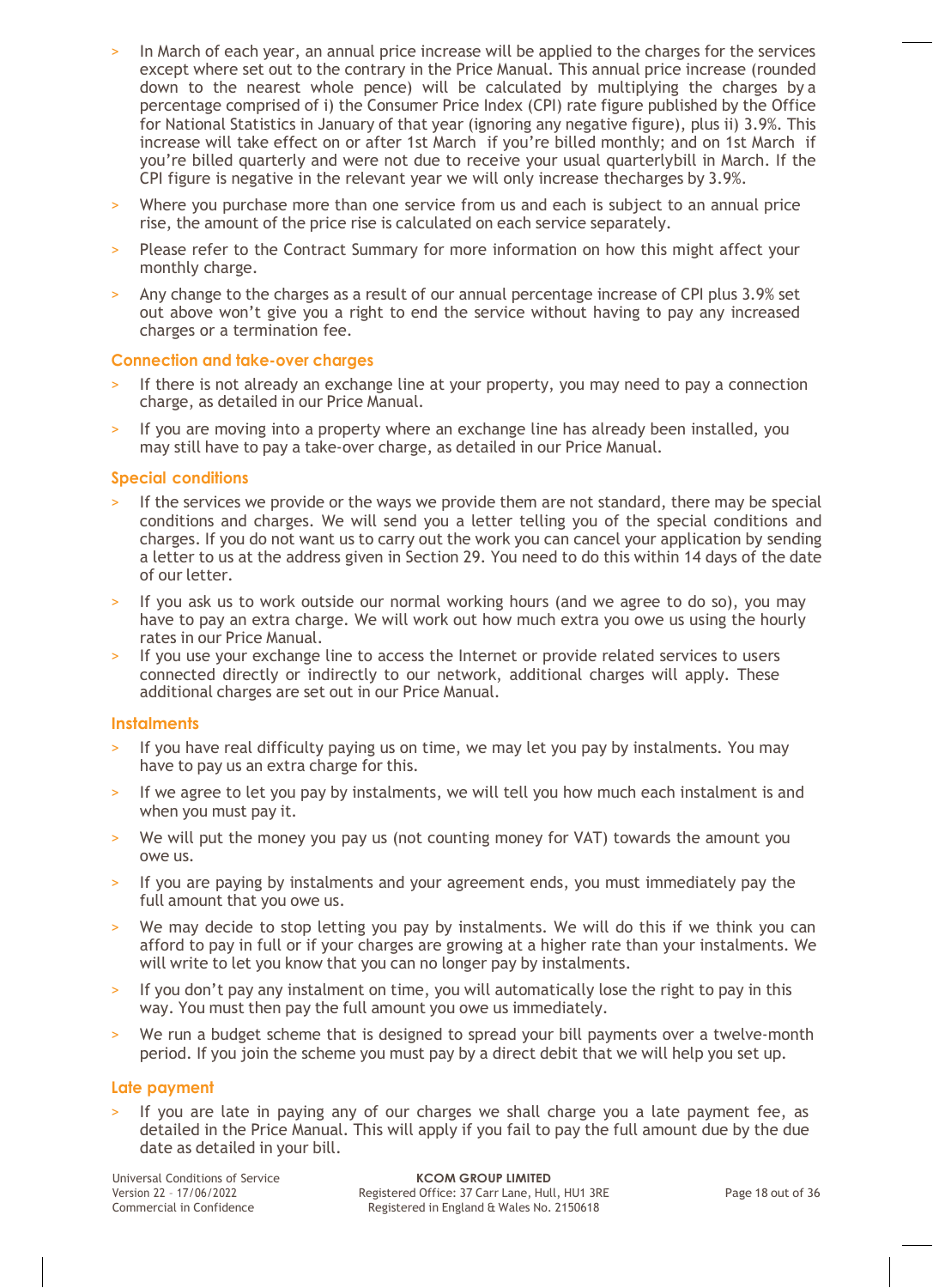- If you dispute any of our charges (in full or in part), you must notify us immediately and no later than 14 days of the invoice date, giving full reasons for your dispute. We may contact you to discuss the matter further and shall use all reasonable endeavours to resolve the dispute quickly.
- > We will suspend any late payment fees in respect of the charges you have disputed for as long as it takes to resolve your dispute, provided you pay any undisputed charges (including the balance of any invoice disputed in part), in accordance with this Section 14.
- > If we are unable to resolve your dispute, you may refer the matter for resolution using our Complaints Code of Practice, as detailed in Section 21.

#### **Bounced cheques**

We may charge you for the extra administration costs and bank charges we have to pay if you pay us by cheque, standing order or another similar method and your bank refuses to make the payment. Please note we do not accept cheques sent to our offices as a method of payment.

# **If we suspend the service or your agreement ends**

If we suspend or restrict the services because you have broken the conditions of your agreement, you must still pay rental charges during the period of suspension. We may also require you to pay all other outstanding charges (including call charges and any late payment fees) that you have incurred and not paid before we will agree to reconnect your service.

#### **If you end your agreement during the minimum period**

- If you end your agreement during the minimum period that applies to your service, you may have to pay an early termination charge, as described in the Price Manual.
- > If you have paid any charges to cover time after the services end, we will either repay you or put the amount towards any money you owe us.
- > You must pay all charges for the services until the date we stop providing them.

#### **Deposits and payments in advance**

- We may ask for a deposit either before or during the time that we provide the services if we are not sure you will be able to pay our charges. We will keep the deposit until the end of the minimum period that applies to your service. However, we may keep your deposit until you have paid us everything you owe us and/or our services end. We may put it towards any amounts you owe us.
- We may ask you for a payment in advance as well as or instead of a deposit if we are not sure you will be able to pay our charges. We may put all or some of your advance payment towards charges which you may owe us in the future.

# **15. Your responsibilities**

#### **Looking after our equipment**

> We may need to install wiring and a termination point at your property. You must take care of our wiring, the termination point and any other equipment and you must pay the cost of replacing or repairing them if they are damaged or removed. You do not have to pay for damage to them caused by fair wear and tear.

#### **Letting us into your property**

- If our engineers need to get into your property, and they can show you their KCOM identity card, you must let them in. They will take reasonable care not to damage your property. We will not be responsible for doing any redecoration work that is necessary after we have fitted your wiring and termination point.
- If someone else needs to give their permission for our wires to cross their property, or for any of our equipment to be fitted, you must get their permission for us.
- > You will be responsible for ensuring that our engineers have a reasonably clean and safe place to work in whilst they are at your property. Our staff may not be able to carry out their work at your property if they do not have a clean and safe place to work in.

#### **Treating our staff fairly**

Universal Conditions of Service Version 22 – 17/06/2022 Commercial in Confidence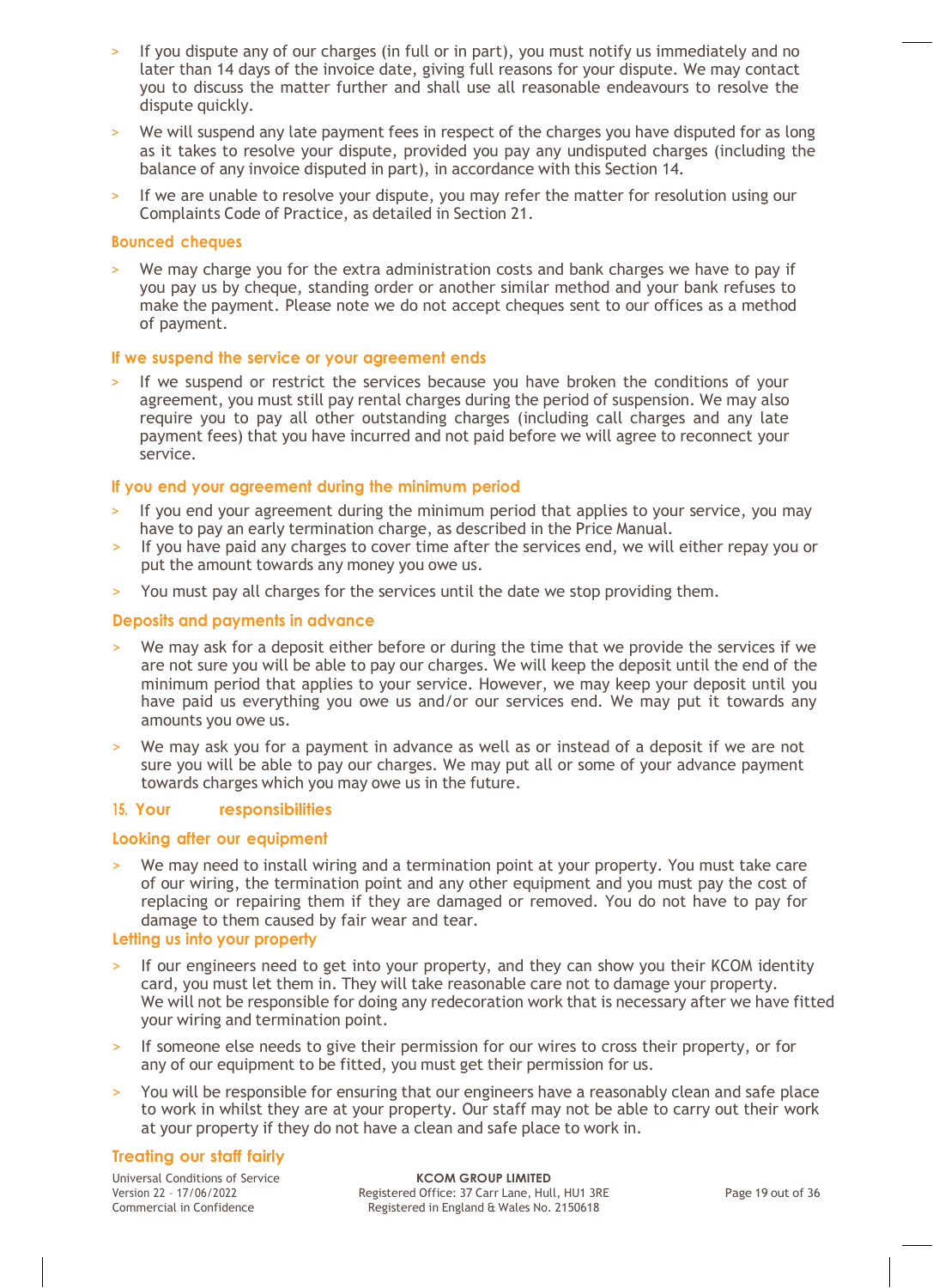> We understand that customers can occasionally get frustrated if they experience problems with the services we provide. However, you must always treat our staff fairly. You must not treat our staff in a way that is disrespectful, abusive or threatening.

# **Connecting and using your equipment with our network**

You must make sure that the equipment you use with your exchange line is in good working order and suitable for use with our services. In particular, we recommend that you only connect equipment to your exchange line that carries either a "UKCA" or "CE" mark or, for certain equipment purchased before April 2001, an "Approved" label confirming that it complies with any relevant European standards.

We may have to carry out extra work on your equipment if:

- it is not technically suitable for connection:
- > it could kill or injure our employees;
- > it could damage our property; or
- it could affect the quality of services we provide to other customers.

We will charge you for this extra work. If you do not let us solve the problem, or you do not pay our charges for the extra work, we will end your agreement immediately.

You must not tamper with our wiring or termination point and once your agreement has ended and you have stopped taking services from us, you must not remove the termination point from your property.

If the services you have asked for need a mains electricity supply, you must provide and pay for electricity sockets and any extra equipment. We will tell you if you need to do this.

# **16. Extension wiring**

Your exchange line will end at the termination point on your property. Anything that you connect to the termination point (including telephones and extension wiring) is your responsibility unless we have agreed to be responsible for it.

At your request, we will install extension wiring and additional telephone points at your property. We will charge you for providing this service at the rates set out in our Price Manual. Alternatively, you may wish to make your own arrangements for carrying out this kind of installation work. If you do this, you must follow our extension wiring guidelines. You can obtainfurther advice by calling Customer Services.

We will maintain the extension wiring and telephone points located in your property withoutmaking any additional charge to you in the following circumstances:

- > we will always maintain the termination point located on your property, as this forms part of our network; and
- where we have installed any extension wiring at your property, we will maintain that extension wiring for a period of twelve months from its date of installation.

In all other circumstances, we will charge you for the time of our engineers in providing maintenance services to you for your extension wiring and telephone points at the hourly rates set out in our Price Manual. Where we are not under an obligation to maintain your extension wiring, we shall not be responsible for any problems with services that your extension wiring may cause.

# **17. Repairing faults**

- > It is impossible to provide completely fault-free services. We will test your exchange line regularly to make sure it is working properly.
- We will try to repair faults quickly and within any target times set out in the Automatic Compensation Policy. If you suspect a fault, please look at your equipment first to see if it is faulty. If it is not, please tell us as soon as possible.
- > Some customers may need emergency fault repair. In these cases, we will try to deal with the fault immediately.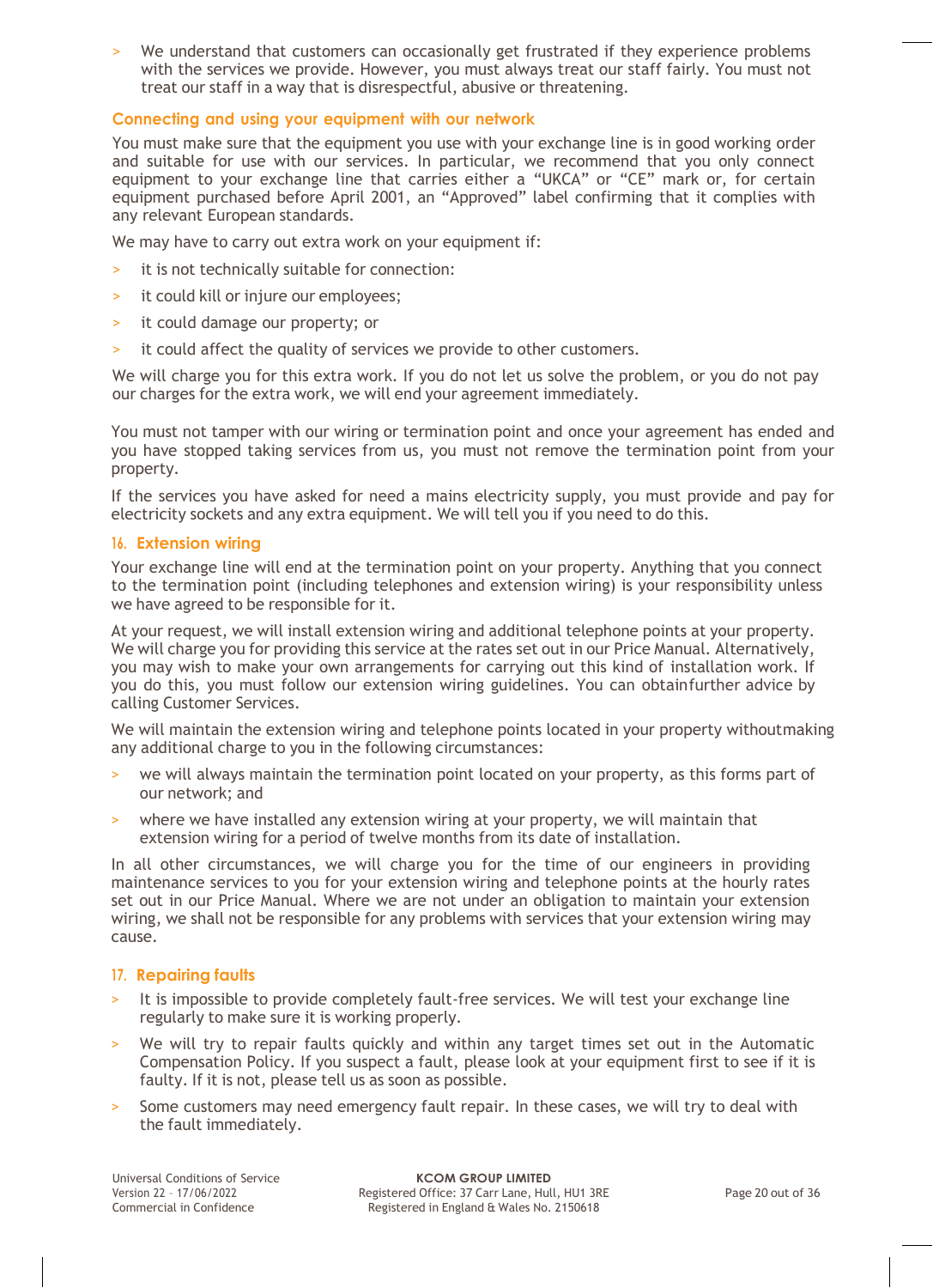- We are not responsible for faults on your equipment unless you rent it from us or you have a separate supply or maintenance agreement with us for it. If we come out to repair a fault at your premises and:
	- (i) there isn't a fault; or
	- (ii) the fault is in your equipment, you agree to pay the relevant charge detailed in our Price Manual.
- > If we arrange an appointment with you to repair a fault or install equipment at your premises and you are not in when we call, you agree to pay the relevant charge detailed in our Price Manual.
- > If you ask us to repair a fault outside our normal fault-repairing hours (and we agree to do so), you may have to pay an extra charge. Our hourly rate is in our Price Manual.
- Further information on the compensation we will pay if we miss our target repair times is set out in the Automatic Compensation Policy.

# **18. Our general rights**

We will try not to cause you any problems, but we may do the following:

- > we can change your phone number, or any other name or code we have let you use;
- > if there is a war or national or local emergency, we can stop or suspend the services immediately without telling you;
- we can tell you how to use the services so that they are safe and do not affect the quality of services we provide to other customers;
- if a security threat or vulnerability affects our network or the services we can stop or suspend the services immediately without telling you;
- > we can change the way we provide the services or change the services if we have to because we have updated our network, or because the service we get from other communication network suppliers has changed;
- > we can change the way we provide the services or change the services in order to protect our network or our customers from a security threat or any other serious risk;
- > we can suspend the services to repair, maintain or improve our network; and
- > we can transfer your exchange line to a different exchange.

We can terminate or suspend the services if our authority to provide them under the Acts is withdrawn or amended in any way.

Before we do any of these things, we will give you as much warning as possible. If we have to suspend services, we will start them up again as soon as we can.

# **19. If you break your agreement**

Termination for breach:

We may suspend the services or end your agreement immediately if:

- > you do not pay a bill, deposit or advance payment in accordance with these conditions or when we ask you to do so;
- we believe you are using the services in ways that are prohibited under this agreement; or
- > you break any of these conditions or the conditions of any other agreement with us.

If we choose to suspend the services as a result of your breach and we agree to recommence the provision of services to you following your breach, we may ask you to pay a deposit (please see Section 14).

# **Termination for bankruptcy or insolvency**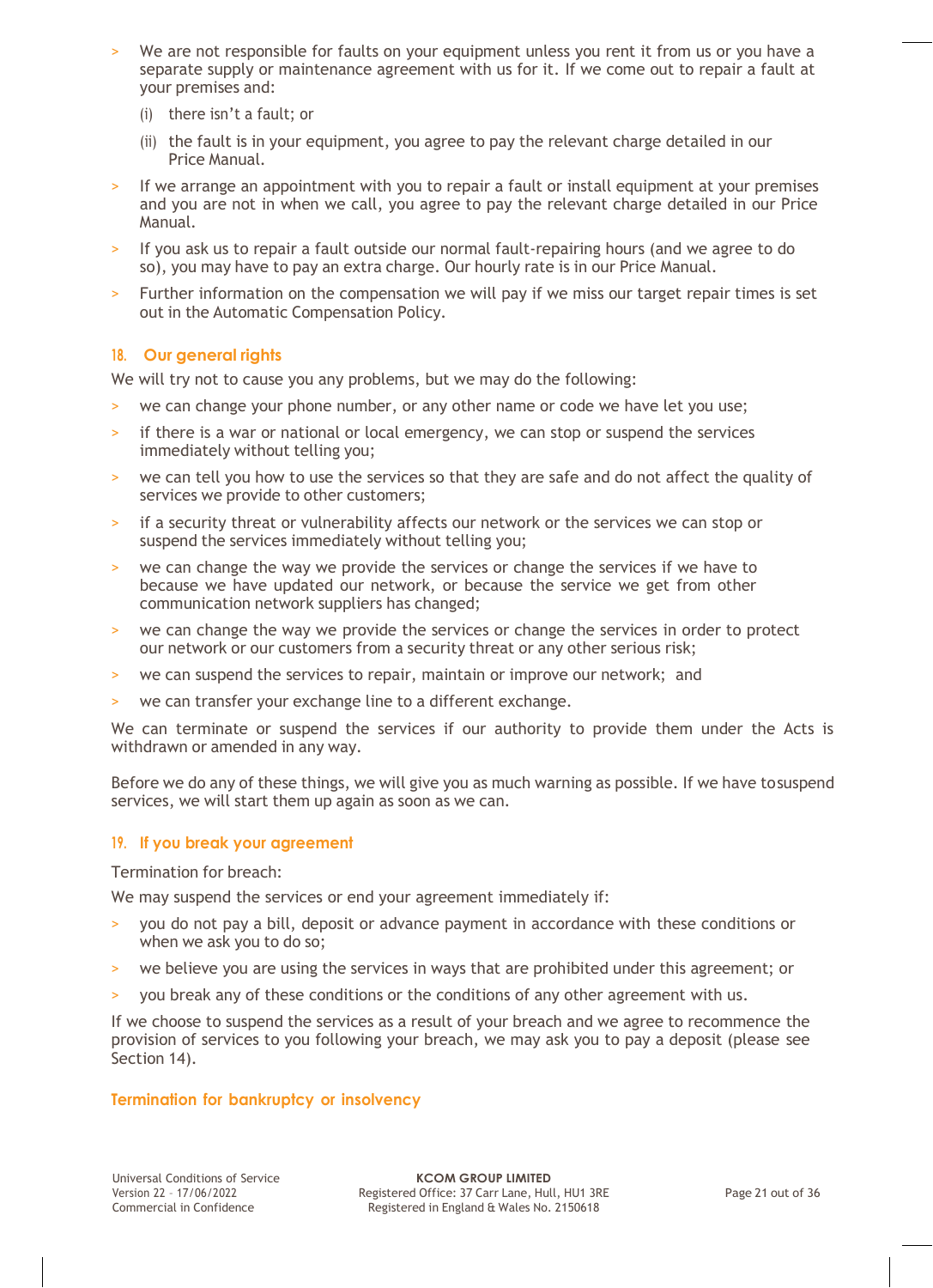You must notify us immediately if your financial position changes. You must send full details of any bankruptcy or insolvency proceedings against you, or if you have an administrative receiver or other person appointed to deal with your affairs. You will need to notify us if any unpaid balance on your account is subject to the proceedings.

We may suspend the services or end your agreement immediately if:

- a bankruptcy petition is made against you or you are a discharged bankrupt;
- > you enter into a voluntary agreement with your creditors;
- > you fail to notify us that any such proceedings have commenced against you.

If we suspend the services as a result of your bankruptcy or insolvency and we agree to recommence the provision of services to you following your bankruptcy or insolvency, we may ask you to pay a deposit (please see Section 14).

If you are declared bankrupt or insolvent and we agree to provide the services to a receiver or another third party who is appointed to deal with your affairs, we may ask such third party to provide an undertaking for our benefit that they will agree to perform your obligations under these conditions, including the obligations to pay us for the provision of the services, during such time as the third party has control over your affairs and/or pay a deposit. We are entitled to refuse to supply services to you or any third party appointed to deal with your affairs, unlessthat third party agrees to enter into such undertaking or pay the deposit, if required.

# **20. Law**

This Agreement is governed by English Law and the decisions of the English Courts.

# **21. Complaints**

If you want to complain about the services, please contact Customer Services. We will try to deal with your claim quickly and sympathetically as set out in our Complaints Code of Practice. This is available on our website.

# **22. Settling disagreements**

If we cannot sort out your complaint or you have any other disagreement with us about the services, you can ask the Communications Ombudsman Service to carry out an independent review and adjudicate on the matter. You will find details of how to apply to the Ombudsman Service in our Complaints Code of Practice which is available on our website.

# **23. Our responsibilities to you**

- We may pay you compensation if we are late connecting you to the services or repairing faults unless the delay is caused by something which we cannot control (see Section 27). Further information on the compensation we will pay if we are late connecting you or if we miss our target repair times is set out in the Automatic Compensation Policy, see [kcom.com/home/legal.](http://www.kcom.com/home/legal)
- > Where you experience faults or problems with the services, the maximum that you will be able to claim from us will be equal to the total amount of our charges for the provision of the services to you during the previous twelve month period. The compensation we pay under the Automatic Compensation Policy will not count towards this limit.
- If one of our employees or contractors is negligent and causes damage to your physical property, the maximum amount that you will be able to claim from us for the damage we have caused is £100,000. The compensation we pay under the Automatic Compensation Policy will not count towards this limit.
- We will not be responsible for any economic loss such as loss of contracts, loss of earnings, profits, data or business. In any event, the services are only intended for residential use, as described in Section 8.
- We will not be responsible for any damage caused to equipment or apparatus that you connect to your exchange line that is caused by the effects of any lightning strike, power surge or other electromagnetic interference on your exchange line or for any other loss thatis caused in this way.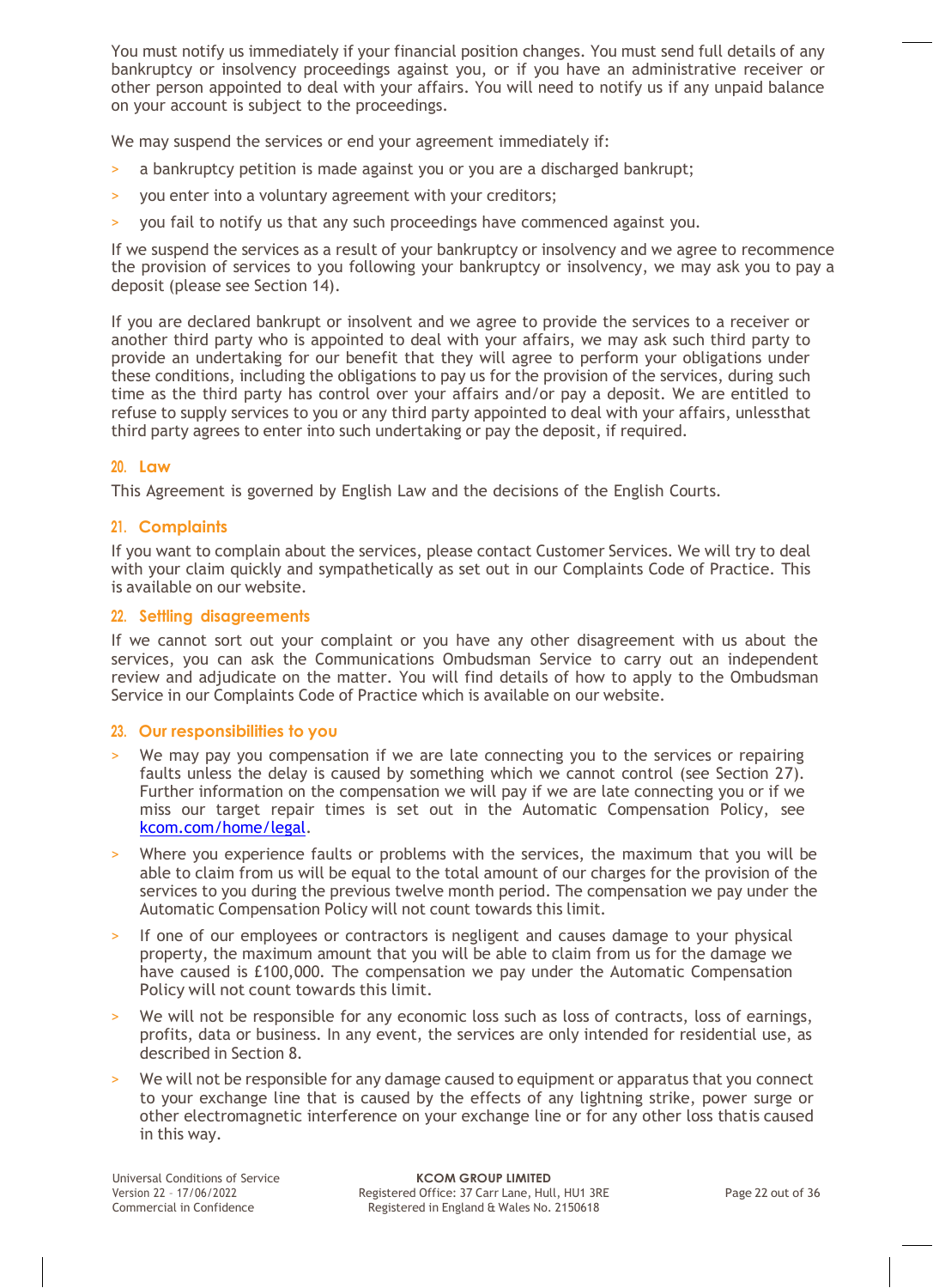- > Notwithstanding anything else in this Section 23, we will always take responsibility if you or someone else is injured or dies because we have been negligent or for any other matters which we cannot legally exclude our responsibility.
- > This agreement contains all of your and our rights and obligations. However, there are laws designed to protect you against a faulty service. These laws are included in the agreement only where English law says they must apply.
- > Each part of this agreement that excludes or limits our responsibility operates separately. If any part is disallowed the other parts will still apply.

#### **24. Changing your agreement**

The following paragraphs apply to all changes except for changes to charges. For changes to charges, please see Section 14.

We can change the general terms and conditions that apply to your agreement and we can change the product description and/or withdraw, update or vary products and their specifications at any time and for any reason. Such changes may, without limitation, be necessary to take into account any changes to the services we provide to you, any changes to the way in which we operate our business, any changes to the agreements we have with third parties that enable us to supply our services, or changes to any relevant laws, regulations or codes of practice.

We will announce any changes to your agreement through one or more of the following means:

- > we may send notice to you by email, if you have registered an email address with us; or
- > we may send notice to you by post.

In addition, we may also publish details on our website or include details of changes on your bill.

You will also be able to get details of any changes by calling Customer Services.

If the changes we make to your agreement, we will always send you notice by either email or post at least 30days before the changes take place.

Unless the changes we make are exclusively for your benefit, is of purely administrative nature and has no negative effect on you, or is directly imposed by law, you will be able to cancel your agreement. You can do this by contacting us in one of the ways described in Section 29. You will only be able to cancel your agreement in this way during the 30 day period after we announce the relevant change.

If you exercise this right to cancel your agreement, you will not have to pay any early termination charges. However, you will have to pay our charges for the service you have taken up to the termination date.

If we want to change terms and conditions or product details that only apply to you, we will write and tell you at least 30 days before the change takes place.

You may ask for a change to the services at any time. We may ask you to send your request to us by letter. If we agree to the change you have requested, we will tell you the date the changes are effective from.

# **25. Transferring your agreement**

You must not transfer your agreement or any part of it, to anyone else unless we say that you can. We may transfer your agreement to someone else. We will not do this without asking you ifdoing it will weaken your rights.

# **26. Notices**

Unless it says something different in this agreement, if either of us needs to give a notice to the other, the notice must be delivered by hand or sent by first-class mail to:

- > you at the address which we provide your services; or
- us at KCOM, 37 Carr Lane, Hull, HU1 3RE.

Universal Conditions of Service Version 22 – 17/06/2022 Commercial in Confidence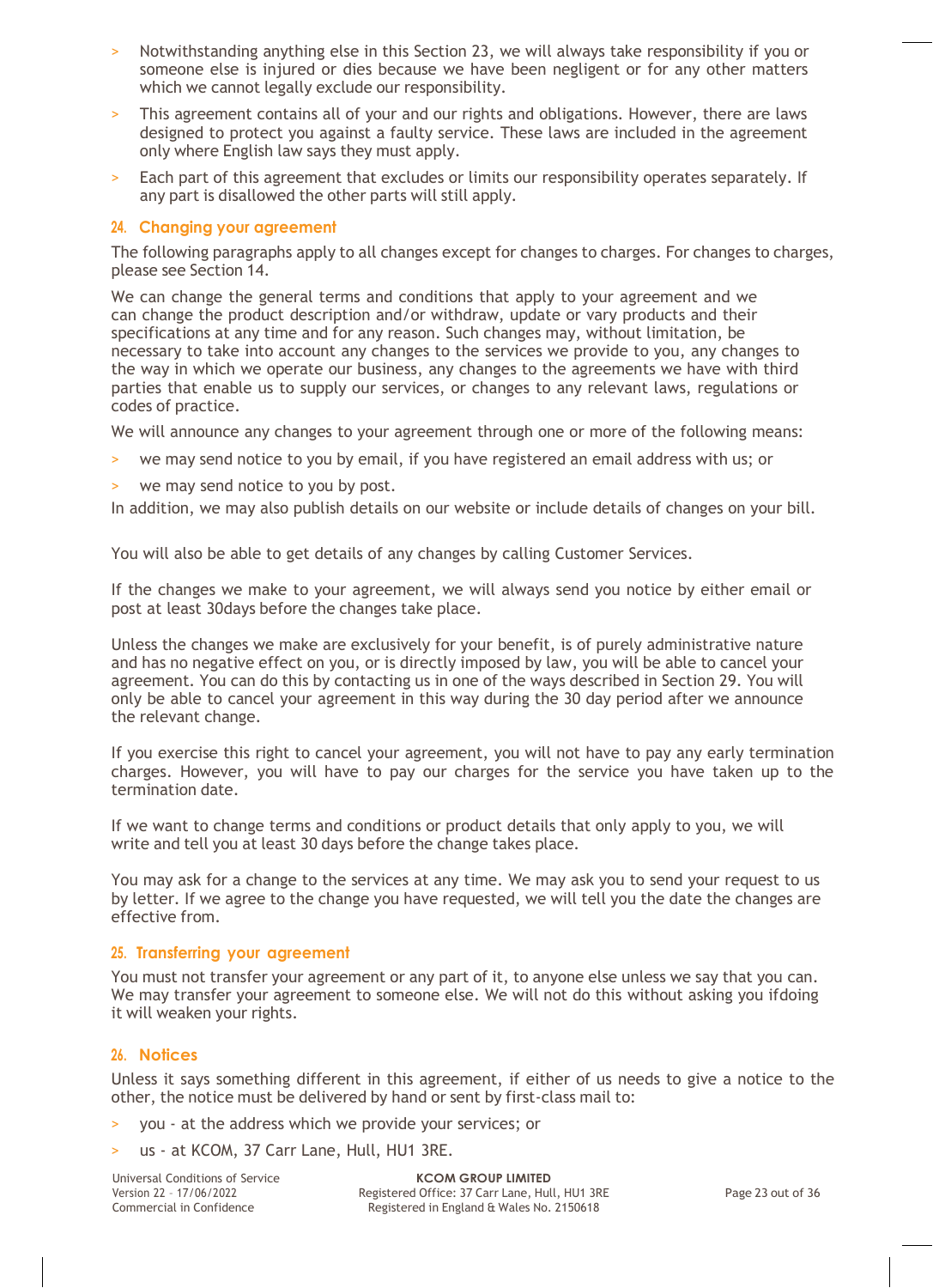Please address any notice you send to us to Customer Services.

Please note that you can always give notice to terminate your agreement by contacting us in one of the ways described in Section 29.

# **27. Matters that we cannot control**

We will not be responsible if we cannot carry out our side of the agreement because of things that we cannot control. These include natural events such as flooding or bad weather, civil disorder, war, terrorism, national or local emergency, and the acts of negligence of other people or organisations that we are not responsible for.

#### **28. Additional Contacts**

If you would like to add another person as an authorised contact on your account, then you can do so by contacting Customer Services. An authorised contact can make account decisions on your behalf but they cannot change your security question/answer, cannot add or remove an authorised contact or change the marketing preferences set on the account.

#### **29. Contact us**

You can write to us at KCOM, 37 Carr Lane, Hull, HU1 3RE.You

can email us at [care@kcom.com.](mailto:care@kcom.com)

You may contact Customer Services on 01482 602555. The Customer Service Team is available Monday to Friday, 8am – 8pm, Saturday 8am–5pm and Sunday 10am to 4pm.

For any technical support, our Tech Support team are here to help on [01482 606101](callto:01482606101). The Tech Support team is available Monday to Friday, 7am – 10pm, Saturday 7am–6pm and Sunday 8am to 6pm.

There is also a live chat function available at [www.kcom.com/home.](http://www.kcom.com/home.) We are also able to offer a British Sign Language interpreters service. Please visit [www.kcom.com/home](http://www.kcom.com/home) for more details.

#### **30. Definitions**

In these conditions, the following words have the following meanings:

| Acceptable Use Policy               | The acceptable use policy for our broadband services which we<br>may amend from time to time and which we will publish onour<br>website;          |
|-------------------------------------|---------------------------------------------------------------------------------------------------------------------------------------------------|
| Acts                                | The Communications Act 2003, the Telecommunications Act 1984<br>and the Electronic Communications Act 2000, each as amended<br>from time to time; |
| Agreement                           | The agreement between you and us to supply the services;                                                                                          |
| <b>BT</b>                           | British Telecommunication plc and any business or companyit<br>controls;                                                                          |
| Automatic<br>Compensation<br>Policy | The automatic compensation policy for our services which we<br>may amend from time to time and which we will publish on our<br>website;           |
| Call                                | Any form of message, signal or communication that is spoken or<br>visual, including phone calls, data calls, text messages and faxes;             |
| Contract summary                    | A pre-contractual contract summary document sent to you as<br>required by the EECC.                                                               |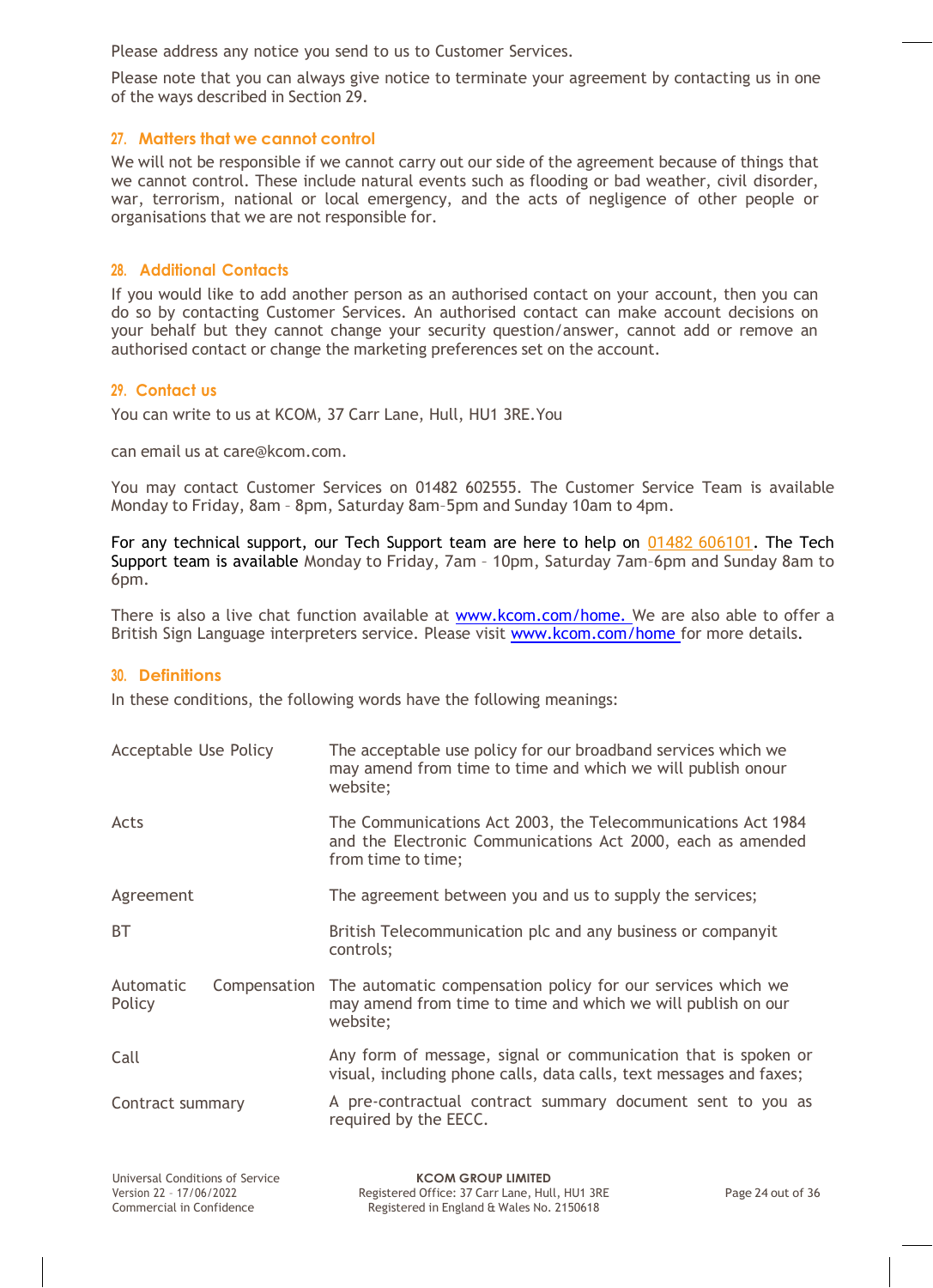| <b>DNS</b>                                                                             | Domain name system, the mechanism used to resolve IPaddresses<br>against domain names;                                                                                                     |
|----------------------------------------------------------------------------------------|--------------------------------------------------------------------------------------------------------------------------------------------------------------------------------------------|
| Domain name                                                                            | A node name and associated email address allocated to you for<br>use with our broadband services;                                                                                          |
| <b>DSLAM</b>                                                                           | Digital subscriber line access multiplexer;                                                                                                                                                |
| EECC                                                                                   | European Electronic Communications Code;                                                                                                                                                   |
| Equipment                                                                              | Equipment we provide to you as part of the service;                                                                                                                                        |
| Exchange line                                                                          | The equipment on our network which connects your property to<br>the exchange we use to supply the services;                                                                                |
| <b>Extension wiring</b>                                                                | Wiring installed at your property that allows you to connect<br>further telephone points to the termination point. This wiring is<br>your equipment and does not form part of our network; |
| <b>Fibre Service</b>                                                                   | One of our services that is delivered to your property using afibre<br>connection                                                                                                          |
| GSM gateway device                                                                     | Any device used to make fixed-line-to mobile calls appear to our<br>network to be mobile-to-mobile calls.                                                                                  |
| Installation date                                                                      | Means:                                                                                                                                                                                     |
|                                                                                        | (a) the date we connect the services at your property; or                                                                                                                                  |
|                                                                                        | (b) where you are an existing customer requesting a new or<br>additional service, 6 working days from the date you request<br>the service; or                                              |
|                                                                                        | (c) or where the property has previously received services from<br>us, 6 working days from the date you request the service.                                                               |
| <b>ISP</b>                                                                             | An Internet service provider, other than us;                                                                                                                                               |
| KCOM network area                                                                      | The city of Hull and the area around it, where we have installed<br>our cabling;                                                                                                           |
| Minimum period                                                                         | The minimum period that applies to your service, as described in<br>the Price Manual commencing on the installation date;                                                                  |
| Mobile equipment                                                                       | The mobile handset, SIM cards, accessories and other associated<br>equipment for providing mobile services.                                                                                |
| Mobile network                                                                         | The mobile telecommunications systems used by us to providethe<br>service.                                                                                                                 |
| Monthly usage allowance                                                                | The usage included with any service, as detailed in the<br>Price Manual;                                                                                                                   |
| Network                                                                                | The public communications networks we use to provide the<br>services, which may include communications networks operatedby<br>other companies;                                             |
| 02                                                                                     | O2 (UK) Limited whose registered office is at 260 Bath Road,<br>Slough, SL1 4DX, registered number 1743099.                                                                                |
| <b>OFCOM</b>                                                                           | The official regulator of the communications industry in the<br>United Kingdom;                                                                                                            |
| Payphone line                                                                          | A line for calls to and from a private payphone;                                                                                                                                           |
| Universal Conditions of Service<br>Version 22 - 17/06/2022<br>Commercial in Confidence | <b>KCOM GROUP LIMITED</b><br>Registered Office: 37 Carr Lane, Hull, HU1 3RE<br>Page 25 out of 36<br>Registered in England & Wales No. 2150618                                              |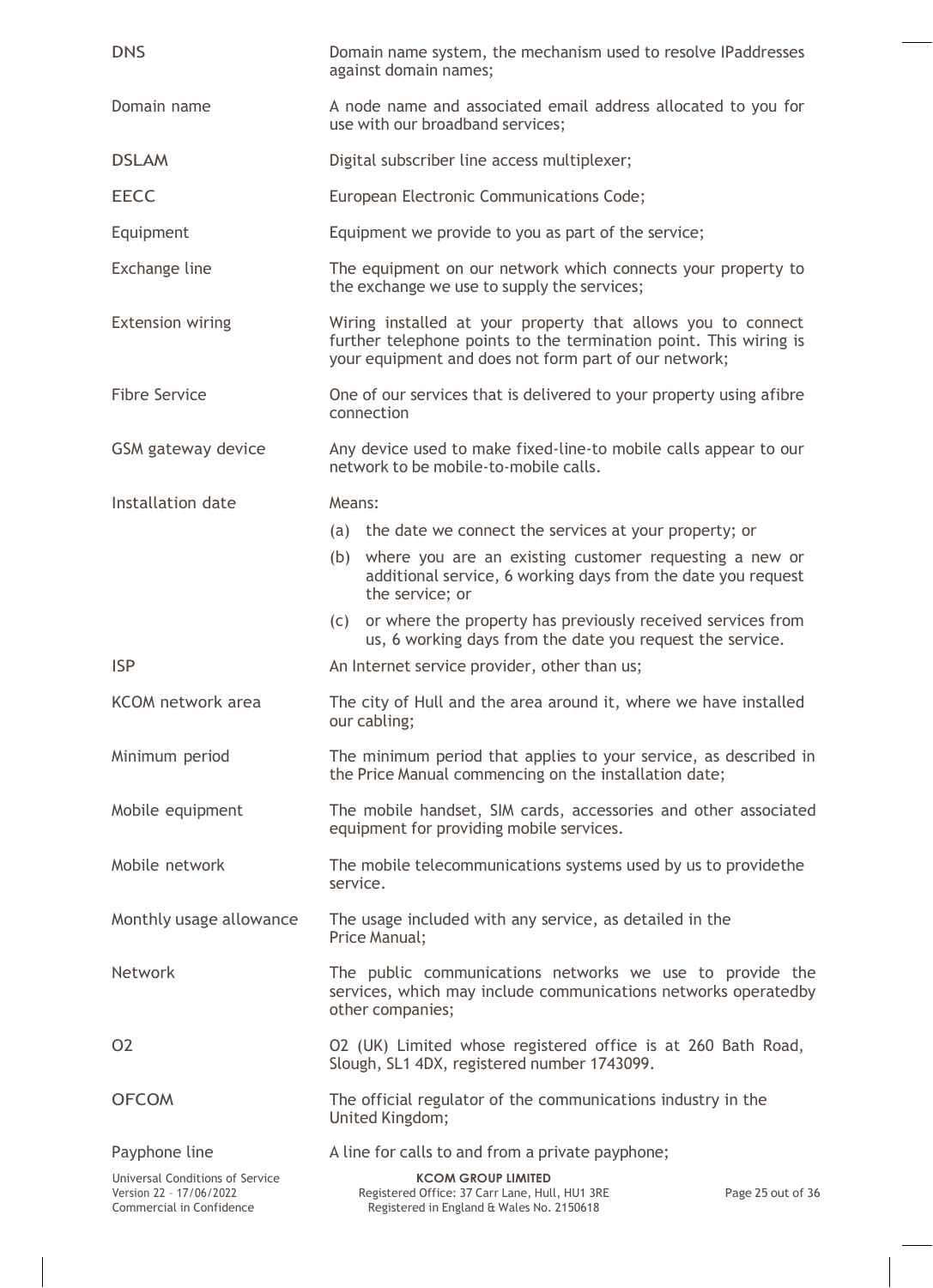| Price Manual           | The Price Manual containing details of our services and charges, as<br>updated from time to time. Some of the charges set out in the Price<br>Manual are registered with OFCOM. If you would like to seea copy<br>of the Price Manual please contact Customer Services or visit our<br>website:                                                |
|------------------------|------------------------------------------------------------------------------------------------------------------------------------------------------------------------------------------------------------------------------------------------------------------------------------------------------------------------------------------------|
| Rate adaptation        | The automatic negotiation of the best line speed between the<br>DSLAM and the customer equipment, based on the settings within<br>our or BT's network, as applicable, line characteristics and<br>conditions. Rate adaptation can occur several times a day, this<br>resetting the line speed between the customer equipment and the<br>DSLAM; |
| Property               | Any place (including a room or part of a building) which you own<br>or live in. It may include more than one site or building if:                                                                                                                                                                                                              |
|                        | > you own or live in all the sites or buildings; and                                                                                                                                                                                                                                                                                           |
|                        | > the distance between the boundaries of the two sites or<br>building which are furthest away from each other is not<br>more than 400 metres:                                                                                                                                                                                                  |
| Service(s)             | Any communications or related service(s) or facilities we provideto<br>you, as described in the Price Manual;                                                                                                                                                                                                                                  |
| <b>STB</b>             | The set top box we provide to you to use with our TV service, as<br>described in the Price Manual;                                                                                                                                                                                                                                             |
| Telephone point        | A phone socket or any other device which allows you to connect<br>your equipment to either an exchange line or extension wiring;                                                                                                                                                                                                               |
| Termination point      | A telephone point or other connection point (including any fibre<br>or optical network termination point) which we install at your<br>property and at which your exchange line terminates;                                                                                                                                                     |
| We, us, our            | KCOM Group Limited whose registered office is at 37 Carr Lane,<br>Hull, HU1 3RE;                                                                                                                                                                                                                                                               |
| Website or our website | Our website at www.kcom.com/home, or any replacement<br>website we operate;                                                                                                                                                                                                                                                                    |
| <b>Welcome Mail</b>    | The email or letter sent to you following your order which<br>outlines details of the service, including price, contract length<br>and key terms;                                                                                                                                                                                              |
| You, your              | The person who asks us to provide the services and who is<br>responsible for the rental and other charges. This includes anyone<br>we this is acting for you and your personal representatives if you<br>die. It does not include a person who just makes a call;                                                                              |
| Your equipment         | Equipment that is not part of our network and which you use orplan<br>to use with the services.                                                                                                                                                                                                                                                |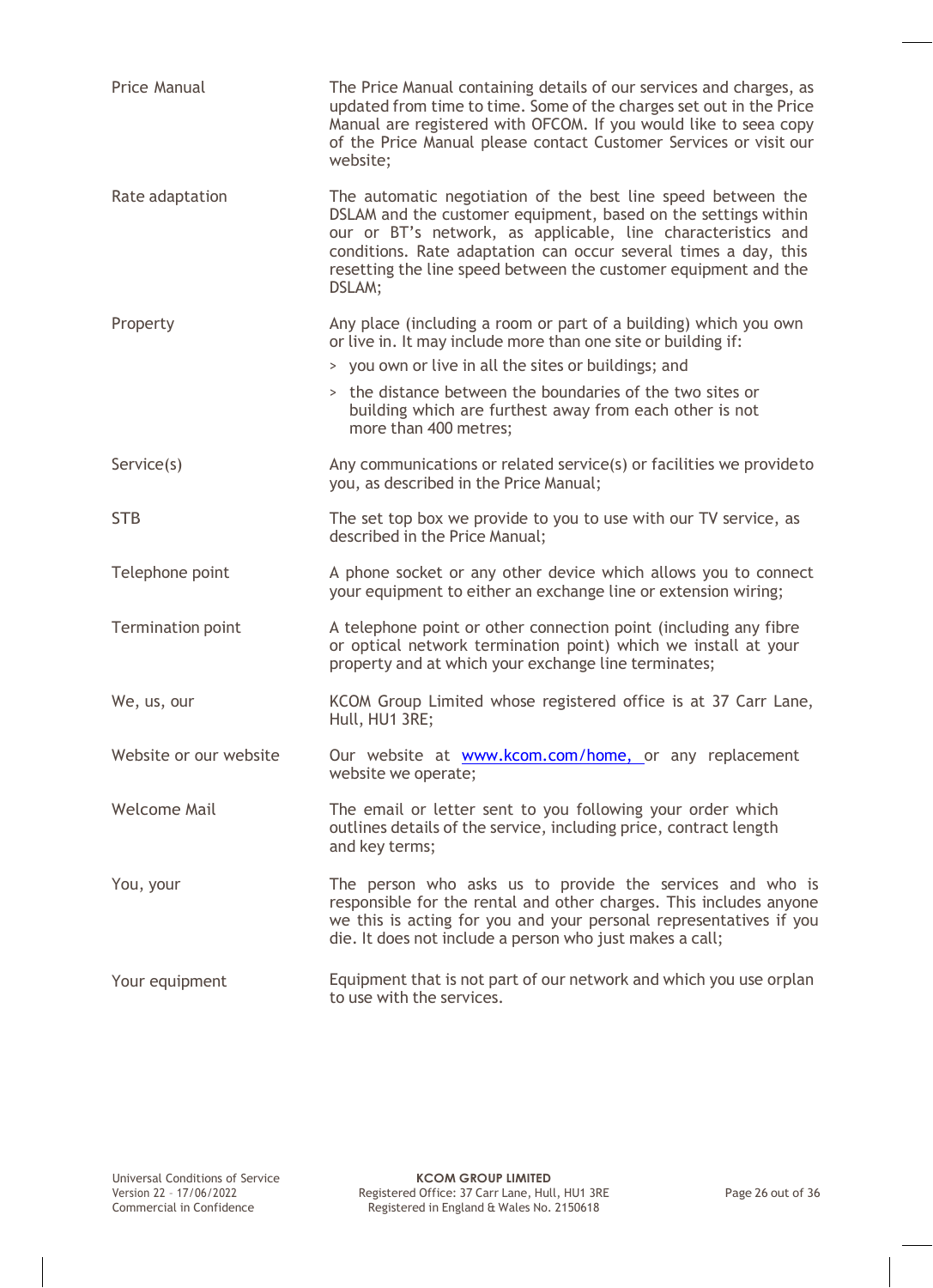# **Consumer Rights Information**



This document sets out important information in relation to The Consumer Contracts (Information, Cancellation and Additional Charges) Regulations 2013 (the "Regulations"). The Regulations apply to customers who are contracting with us for purposes which are wholly or mainly outside that customer's trade, business, craft or profession.

# **Who we are**

We are KCOM Group Limited. Our address is 37 Carr Lane, Hull, HU1 3RE.

# **Our services**

KCOM provides a range of services including different Talk plans, telephone equipment, network based features, voice and data services. This includes internet (including broadband), mobile and hosting services. We have a dedicated network in parts of Yorkshire and parts of Lincolnshire, and indirect connections elsewhere.

Our website sets out further information on each of our products and will provide you with the details you need to better understand the products on offer. Our Customer Code of Practice on our website sets out all of our contact details if you need to contact us about our services. Our customer services number is 01482 602555; email is [customerservices@kcom.com.](mailto:customerservices@kcom.com)

Details of the charges for the goods or services that you order and the duration of your contract and your obligations will be set out, or referred to, during the ordering process. Our Universal Conditions for Residential Services (or Pay As You Go Broadband Terms and Conditions if that is the service you have taken) and (if applicable) our KCOM at Home Conditions (available here: kcom.com/home/legal) (the 'terms and conditions') set out important rights, obligations and details and govern your contract with us. You will be required to accept these terms and conditions as part of the ordering process. We are under a legal duty to supply any goods in conformity with the terms and conditions.

# **Our policies**

If you have any complaints when using the service you can raise them in accordance with the terms and conditions and our complaints handling policy. That policy, together with our Customer Code of Practice, Disconnection Policy, Cookie Policy, Acceptable Use Policy, Price Manual, Privacy Policy, and our other key policies and codes of practice that apply to our services, can be found on our website or by contacting us. Our Customer Code of Practice, in particular, sets out further information about technical assistance and other after-sales assistance and details.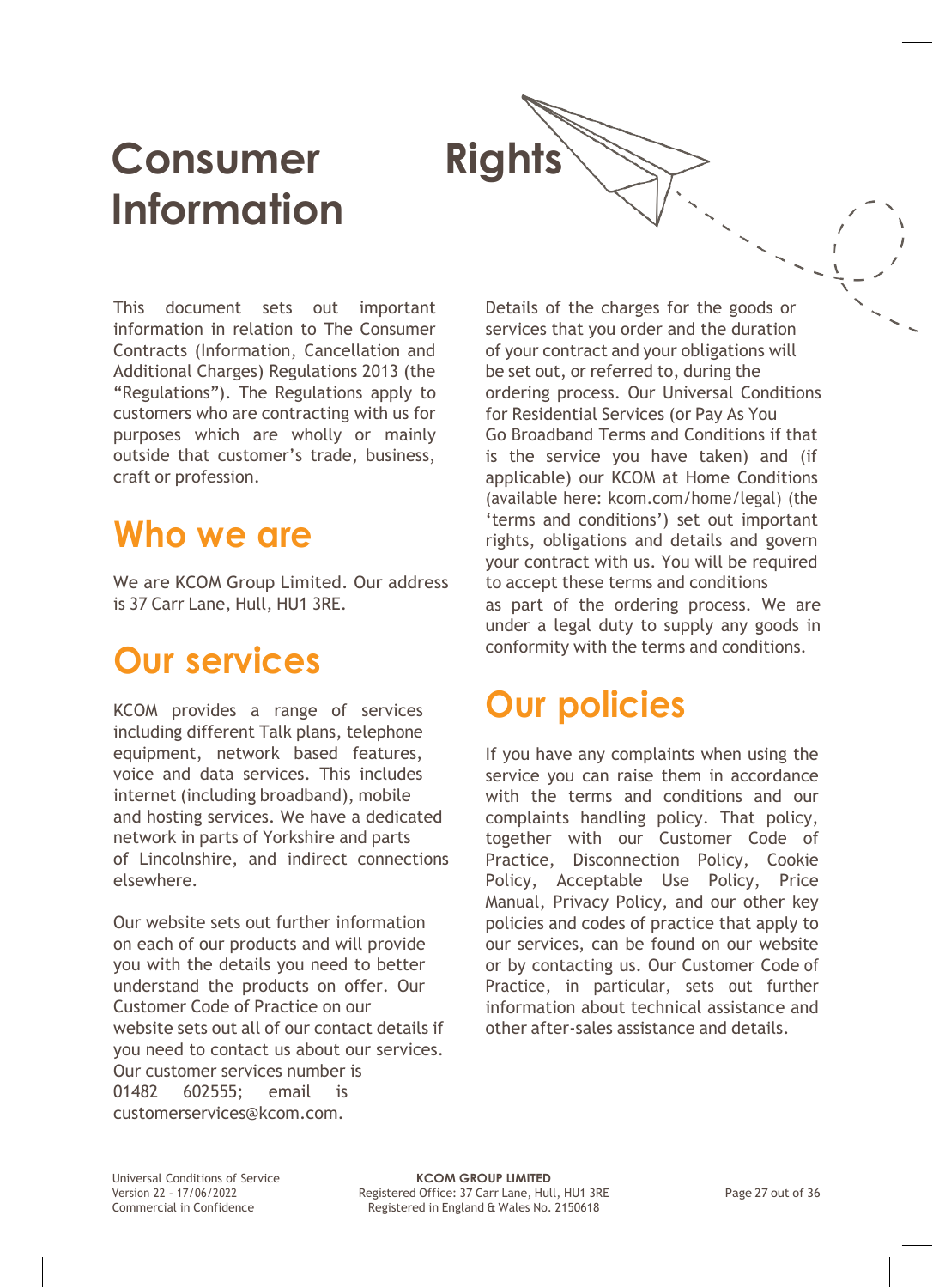# **Your cancellation rights under the Regulations**



# **Right to cancel**

You have the right to cancel your contract within 14 days without giving any reason. The cancellation period will expire after 14days from the day that is either:

- **in** the case of a service contract, the day on which the contract is concluded in accordance with the contract terms; or
- $\bullet$  in the case of a sales contract, the day on which you acquire, or a third party other than the carrier and indicated by you acquires, physical possession of the goods.

If you reject any equipment, you will still be bound by any underlying service contract unless you cancel that contract as well.

If you exercise your right to cancel a material bundle or any other services youare taking from us.

To exercise this right to cancel, you must inform us (by contacting us at our address on the previous page, or by calling, emailing or faxing us) of your decision to cancel the contract by a clear statement (e.g. a letter sent by post, email or fax). You may use the attached model cancellation form, but it is not obligatory. To meet the cancellation deadline, it is sufficient for you to send your communication

concerning your exercise of the right to cancel before the cancellation period has expired.

# **Effects of cancellation**

If you cancel your contract, we will reimburse to you all payments received from you, including the costs of delivery if any (except for the supplementary costs arising if you chose a type of delivery other than the least expensive type of standard delivery offered by us).

We may make a deduction from the reimbursement for loss in value of any goods supplied, if the loss is the result of unnecessary handling by you.

We will make the reimbursement without undue delay, and not later than:

- **14 days after the day we** receive back from you any goods supplied, or
- **b** (if earlier) 14 days after the day you provide evidence that you have returned the goods, or
- **c** if there were no goods supplied, 14 days after the day on which we are informed about your decision to cancel the contract.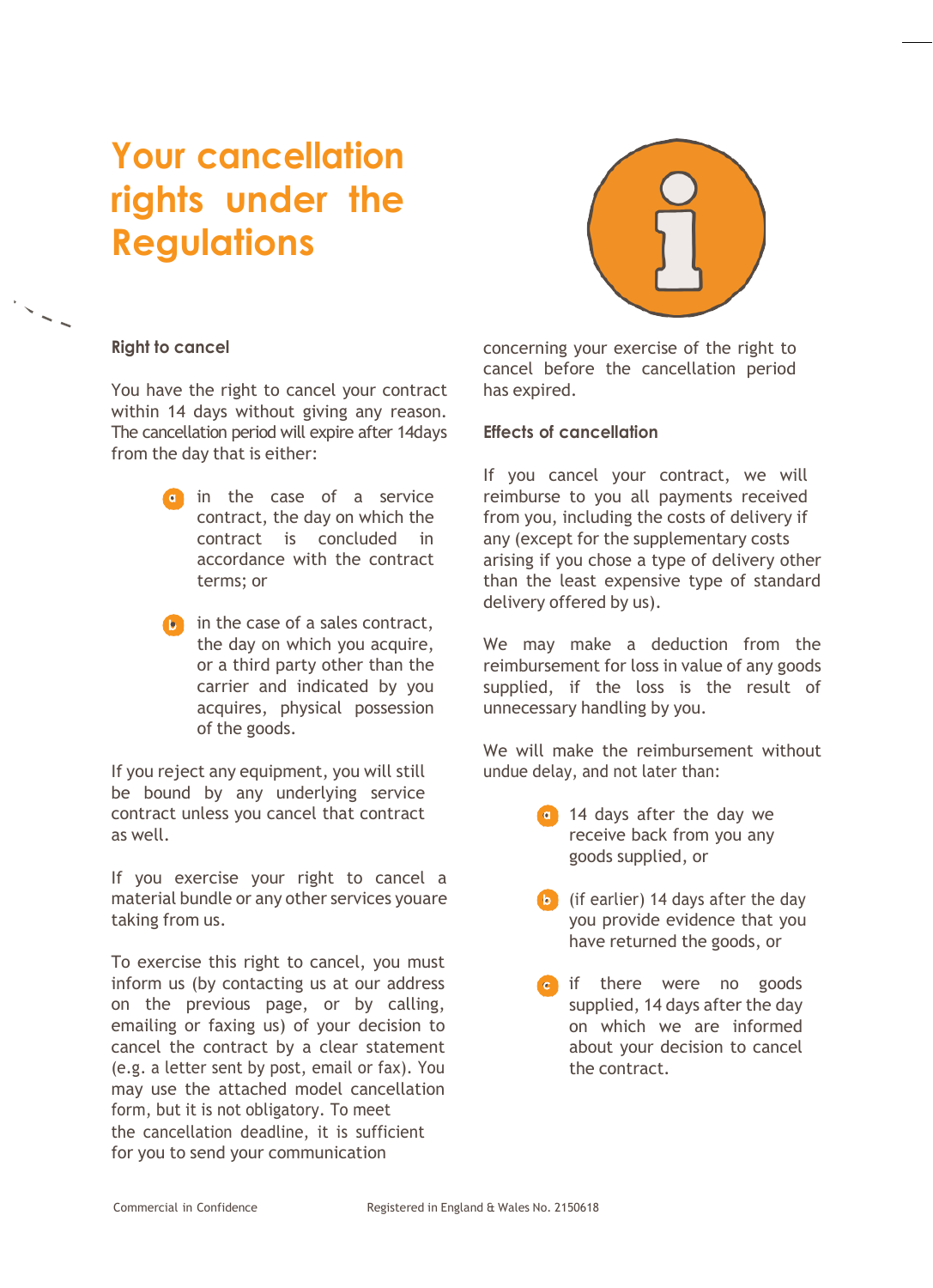We will make the reimbursement using the same means of payment as you used for the initial transaction, unless you have expressly agreed otherwise; in any event, you will not incur any fees as a result of the reimbursement.

If you have received goods in connection with the contract:

> You must send back the goods or hand them over to us without undue delay and in any event not later than 14 days from the day on which you communicate your cancellation of your contract to us. The deadline is met if you send back the goods before the period of 14 days has expired.

**B** You will have to bear the directcost of returning the goods.

You are only liable for any **c**•diminished value of the goods resulting from the handling other than what is necessary to establish the nature, characteristics and functioning of the goods.

For service contracts, if you have requested to begin the performance of services during the cancellation period, you shall pay us an amount which is in proportion to what has been performed until you have communicated to us your cancellation of your contract, in comparison with the full coverage of the contract.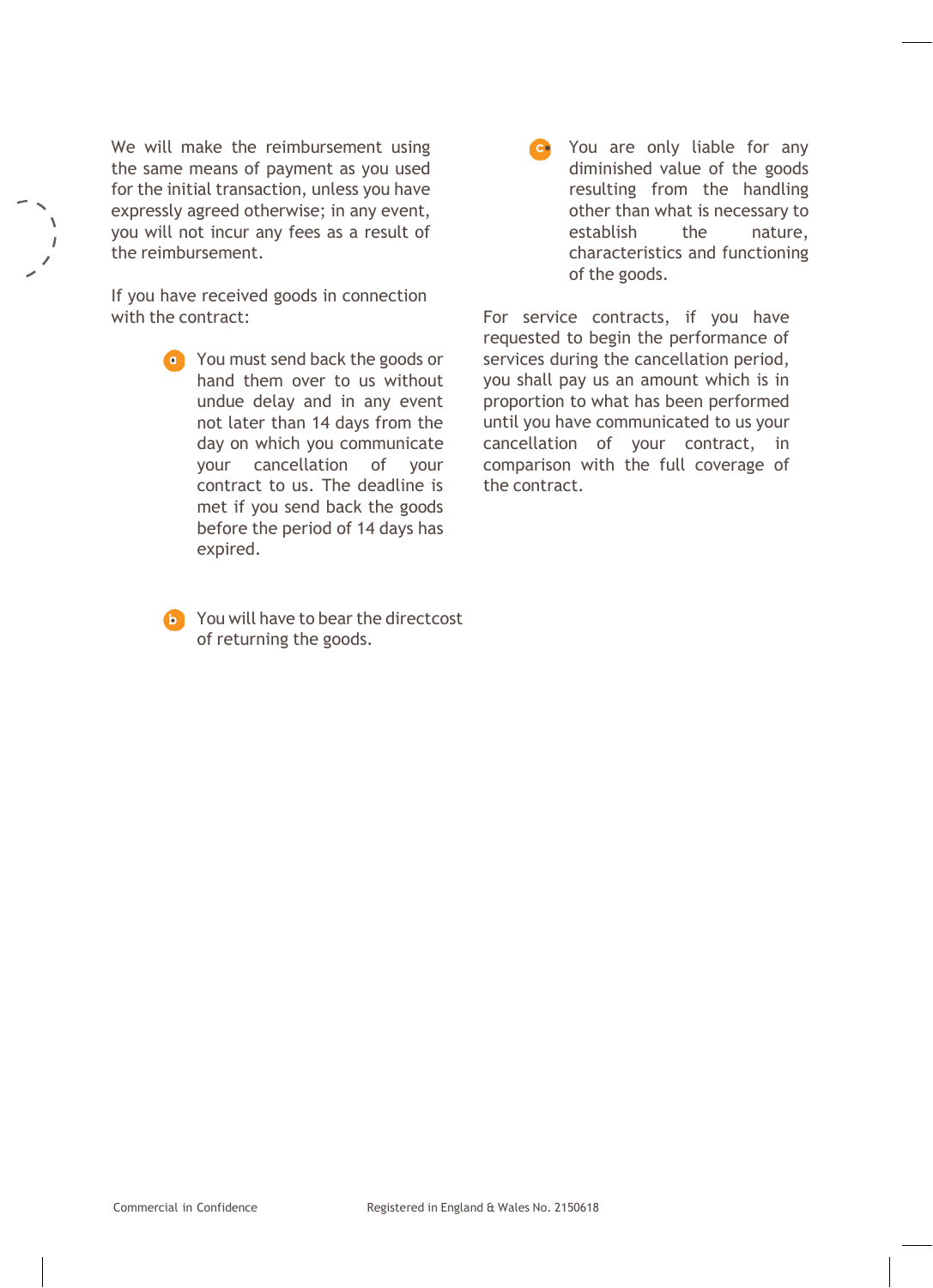# **Model cancellation form**

**To KCOM, 37 Carr Lane, Hull, HU1 3RE, [care@kcom.com:](mailto:care@kcom.com) I/We [\*] hereby give notice that I/We [\*] cancel my/our [\*] contract ofsale for the supply of the following goods [\*]/for the supply of the following service [\*]:**

Ordered on [\*]/received on [\*]:

Name of consumer(s):

Address of consumer(s):

Signature of consumer(s):

Date:

ţ ţ į

 $\mathfrak k$ ŧ ţ ţ  $\mathfrak{f}% _{1}=\mathfrak{f}_{2}$ ŧ ł Í  $\mathfrak{f}% _{0}$ į ŧ

ŧ

Í ţ Í I I ŧ

ŧ ŧ  $\mathbf{f}$ ŧ Í ŧ  $\mathfrak{f}% _{1}=\mathfrak{f}_{2}$ ţ ŧ ŧ ŧ ŧ

([\*] Delete as appropriate)

# **KCOM**